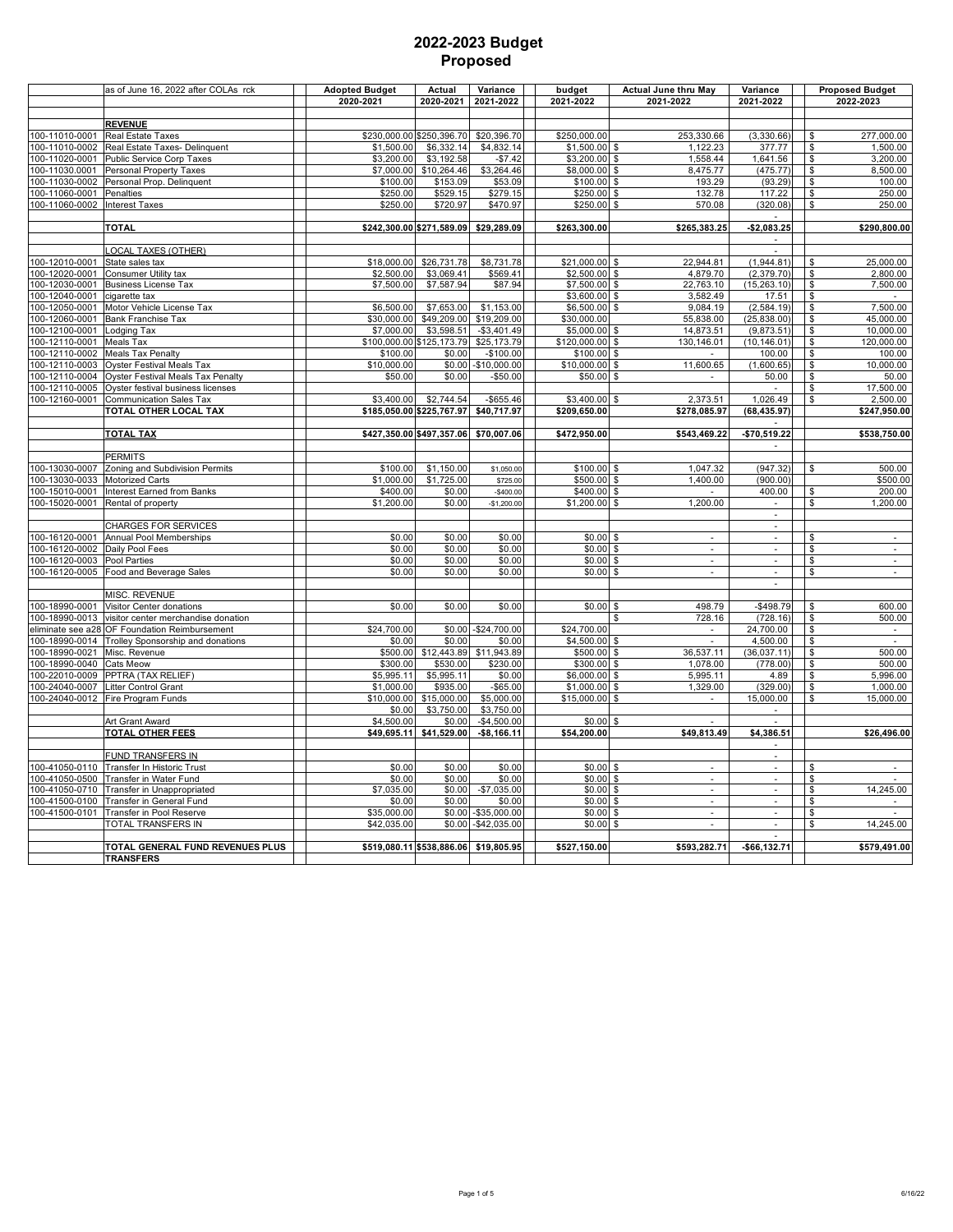| $\overline{\phantom{a}}$<br><b>EXPENSES</b><br>$\sim$<br><b>TOWN COUNCIL</b><br>19.36<br>100-11100-5540<br>Convention And Education<br>\$1,500.00<br>\$0.00<br>$-$1,500.00$<br>$$1,500.00$ \$<br>1,480.64<br>\$<br>1,500.00<br>\$9,500.00<br>\$8,317.00<br>$-$1,183.00$<br>\$9,500.00 \$<br>9,061.00<br>9,500.00<br>100-11100-5810<br>Dues And Memberships<br>439.00<br>\$<br>$-$2,683.00$<br><b>Total Town Council</b><br>\$11,000.00<br>\$8,317.00<br>\$11,000.00<br>\$10,541.64<br>\$458.36<br>$\overline{\phantom{a}}$<br>TOWN TREASURER<br>$\sim$<br>$-$7,223.66$<br>100-11200-1100<br>Salary and wages<br>\$32,498.00<br>\$25,274.34<br>\$35,000.00 \$<br>45,413.80<br>(10, 413.80)<br>45,177.00<br>\$<br>$$1,125.00$ \$<br>100-11200-1500<br>Potential Comp Time<br>\$1,125.00<br>\$0.00<br>$-$1,125.00$<br>1,125.00<br>3,433.45<br>100-11200-2100<br>\$2,572.15<br>\$1,697.38<br>$-$ \$874.77<br>$$2,500.00$ \$<br>3,159.53<br>(659.53)<br><b>FICA</b><br>\$<br>100-11200-2210<br><b>VRS</b><br>\$3,197.49<br>\$2,847.49<br>\$350.00 \$<br>(3, 151.09)<br>\$<br>400.00<br>\$350.00<br>3,501.09<br>100-11200-2300<br><b>Hospital Medical</b><br>\$5,740.00<br>$-$2,260.00$<br>\$8,000.00 \$<br>(3,545.00)<br>\$<br>8,800.00<br>\$8,000.00<br>11,545.00<br>\$60.00 \$<br>100-11200-2400<br>Group Insurance Life<br>\$60.00<br>\$618.15<br>\$558.15<br>648.38<br>(588.38)<br>\$<br>677.66<br>$$0.00$ \$<br>44.74<br>(44.74)<br>\$<br>Jnemployment Insurance<br>\$560.00<br>\$480.00<br>877.04<br>(397.04)<br>\$<br>eliminate<br>Telecommunications<br>\$480.00<br>\$80.00<br><b>S</b><br>\$45,085.15 \$37,087.36<br>\$58,488.11<br>TOTAL TOWN TREASURER<br>$-$7,997.79$<br>\$47,515.00<br>\$65,189.58<br>-\$17,674.58<br>TOWN CLERK<br>100-11300-1100<br>19,263.00<br>Salary and wages<br>\$<br>$\mathfrak s$<br>overtime<br>1,382.90<br>100-11300-2100<br><b>FICA</b><br>\$<br>\$<br>100-11300-2210<br><b>VRS</b><br>4,400.00<br>100-11300-2300<br>Hospital/Medical<br>\$<br>\$<br>100-11300-2400<br>Group Insurance life<br>337.10<br><b>TOTAL TOWN CLERK</b><br>\$<br>25,383.00<br>TOWN ADMINISTRATOR<br>$\sim$<br>8,303.20<br>\$<br>100-12110-1100<br>Salaries and Wages<br>\$28,308.80<br>\$45,396.98<br>\$17,088.18<br>\$60,000.00<br>\$51,697<br>54,000.00<br>\$<br>unemp and mileage<br>\$0.00<br>\$0.00<br>$$0.00$ \$<br>217.49<br>\$0.00<br>100-12110-2100<br>\$2,165.62<br>\$3,383.36<br>\$1,217.74<br>\$4,600.00<br>\$<br>3,954.91<br>645.09<br>\$<br>4,104.00<br><b>FICA</b><br>\$1,683.44<br>100-12110-2100<br><b>VRS</b><br>\$1,698.44<br>$$0.00$ \$<br>\$<br>\$15.00<br>$\sim$<br>\$1,840.00<br>\$<br>100-12110-2300<br><b>Hospital Medical</b><br>\$8,000.00<br>\$9,840.00<br>\$0.00<br>\$<br>2,460.00<br>(2,460.00)<br>$\blacksquare$<br>$\overline{\mathbf{S}}$<br>100-12100-2400<br>Group Insurance Life<br>\$230.00<br>\$210.50<br>$-$19.50$<br>$$0.00$ \$<br>$\sim$<br>$\overline{\phantom{a}}$<br>\$480.00<br>\$400.00<br>$-$80.00$<br>\$480.00 \$<br>440.00<br>40.00<br>\$<br>Telecommunications<br>\$60,929.28 \$21,729.86<br>\$65,080.00 \$<br>TOTAL TOWN ADMINISTRATOR<br>\$39,199.42<br>58,769.20<br>6,310.80<br>\$58,104.00<br><b>ADMINISTRATIVE TOTAL</b><br>\$95,284.57 \$106,333.64 \$11,049.07<br>\$123,595.00<br>$-$10,905.42$<br>\$152,975.11<br>\$134,500.42<br><b>Professional Services</b><br>\$34,580.00 \$10,580.00<br>\$24,000.00 \$<br>Legal Services 12210<br>\$24,000.00<br>24,910.00<br>(910.00)<br>27,000.00<br>100-12210-3150<br>\$<br>100-12240-3160<br>\$0.00<br>\$0.00<br>$$15,000.00$ \$<br>\$<br>Audit<br>\$0.00<br>15,000.00<br>5,000.00<br>Computer/Tech Support<br>\$17,058.02<br>\$12,058.02<br>\$5,000.00 \$<br>38,397.07<br>\$<br>100-12500-3000<br>\$5,000.00<br>(33, 397.07)<br>10,000.00<br>100-12500-3001<br>Web Hosting<br>\$2,500.00<br>\$2,709.25<br>\$209.25<br>\$2,500.00<br>\$<br>2,677.12<br>(177.12)<br>\$<br>2,800.00<br>100-12500-9000<br>Professional Services (Comp Plan)<br>\$0.00<br>\$0.00<br>\$0.00<br>$$0.00$ \$<br>\$<br>$\sim$<br>1,785.00<br>$\mathfrak s$<br>100-12500-9005<br>Professional Services (Code Codification)<br>\$0.00<br>\$0.00<br>\$0.00<br>\$0.00<br><b>S</b><br>(1,785.00)<br>\$<br>100-12500-9006<br>Accounting Software Purchase<br>\$0.00<br>\$0.00<br>\$0.00<br>$$0.00$ \$<br>$\sim$<br>\$6,585.00<br>7,749.03<br>Edmonds& Assoc. Annual Fees/Support<br>\$1,650.00<br>\$4,935.00<br>\$1,650.00<br>(6,099.03)<br>\$<br>6,000.00<br>-S<br><b>TOTAL</b><br>\$33,150.00 \$60,932.27 \$27,782.27<br>\$48,150.00<br>\$75,518.22<br>\$27,368.22<br>\$50,800.00<br>$\overline{\phantom{a}}$<br><b>OTHER ADMIN</b><br>\$28,228.00 \$37,740.87<br>\$9,512.87<br>(26, 504.80)<br>Zoning Admin Salary<br>\$20,000.00 \$<br>46,504.80<br>\$<br>27,000.00<br>\$15,000.00<br>parttime<br>\$2,660.00 \$<br>100-12600-2100<br><b>FICA</b><br>\$2,165.00<br>\$2,837.87<br>\$672.87<br>3,557.71<br>(897.71)<br>\$<br>3,001.69<br>\$949.63<br>\$0.00S<br>\$<br>100-12600-2210<br><b>VRS</b><br>\$15.00<br>\$964.63<br>Ξ<br><b>Hospital Medical</b><br>\$135.00<br>\$194.46<br>\$59.46<br>$$0.00$ \$<br>$\mathcal{L}_{\mathcal{A}}$<br>\$<br>$\sim$<br>100-12600-2400<br>Group Life Ins.<br>\$<br>500.00<br>100-12600-2600 Unemployment Insurance (total payroll)<br>\$300.00<br>\$44.65<br>$-$255.35$<br>\$300.00 \$<br>390.92<br>(90.92)<br>100-12600-3120 Accounting Services<br>\$0.00<br>$$0.00$ \$<br>\$0.00<br>\$0.00<br>$\sim$<br>3,000.00<br>100-12600-3310<br>\$5,000.00<br>\$1,906.45<br>$-$3,093.55$<br>\$5,000.00 \$<br>1,070.64<br>3,929.36<br>Repairs & Maintenance<br>\$<br>100-12600-3600<br>\$2,000.00<br>\$1,253.78<br>$-$746.22$<br>$$2,000.00$ \$<br>932.95<br>1,067.05<br>\$<br>(Procedural) Advertising<br>2,000.00<br>100-12600-3800<br>\$0.00<br>\$0.00<br>\$6,000.00 \$<br>\$<br>AS400 Services (Middlesex County)<br>\$0.00<br>6,000.00<br>$\sim$<br>4,177.39<br>5,000.00<br>100-12600-5510 Electrical Service<br>\$5,000.00<br>\$3,431.88<br>$-$1,568.12$<br>$$5,000.00$ \$<br>822.61<br>\$<br>100-12600-5210<br>\$2,500.00<br>\$1,742.45<br>$-$757.55$<br>\$2,500.00 \$<br>1,471.35<br>1,028.65<br>2,000.00<br><b>Postal Services</b><br>\$<br>100-12600-5230<br>Telecommunications and cell phones<br>\$18,242.23<br>\$14,492.23<br>\$4,800.00 \$<br>9,628.84<br>\$<br>5,760.00<br>\$3,750.00<br>(4,828.84)<br>100-12600-5300<br>Insurance (VML)<br>\$17,000.00<br>\$16,143.00<br>$-$ \$857.00<br>\$17,000.00 \$<br>16,105.00<br>\$<br>18,000.00<br>895.00<br>\$<br>Surety Bonds<br>\$200.00<br>\$885.00<br>\$685.00<br>\$800.00 \$<br>710.00<br>90.00<br>800.00<br>100-12600-5510 Mileage<br>$-$414.10$<br>\$500.00 \$<br>174.36<br>325.64<br>\$<br>500.00<br>\$500.00<br>\$85.90<br>100-12600-5530<br>\$500.00<br>\$361.46<br>$-$138.54$<br>\$500.00 \$<br>505.19<br>(5.19)<br>\$<br>500.00<br>Meals and Lodging<br>100-12600-5540<br>Convention and Educations<br>\$1,500.00<br>\$150.00<br>$-$1,350.00$<br>\$1,500.00 \$<br>1,358.88<br>141.12<br>\$<br>1,500.00<br>\$500.00<br>\$242.91<br>$-$257.09$<br>\$500.00 \$<br>853.00<br>(353.00)<br>\$<br>700.00<br>Dues and Assoc<br>100-12600-6001<br>\$4,000.00<br>\$2,935.36<br>$-$1,064.64$<br>$$4,000.00$ \$<br>3,460.23<br>539.77<br>\$<br>4,000.00<br><b>Office Supplies</b><br>100-12600-6002<br>\$350.00<br>\$91.49<br>$-$258.51$<br>\$350.00 \$<br>53.88<br>296.12<br>\$<br>350.00<br><b>Food Supplies</b><br>100-12600-6005<br>Housekeeping and Janitorial<br>\$500.00<br>\$797.55<br>\$297.55<br>\$500.00 \$<br>322.39<br>\$<br>177.61<br>2,400.00<br>\$1,200.00<br>\$1,659.14<br>\$459.14<br>$$1,200.00$ \$<br>311.31<br>\$<br>1,200.00<br>Books and Subscriptions<br>888.69<br>\$500.00<br>\$1,166.75<br>\$666.75<br>\$500.00 \$<br>1,004.12<br>(504.12)<br>\$<br>500.00<br>Furniture and Fixtures<br>\$<br>4,168.28<br>100-12600-8107<br>EDP equip<br>\$5,000.00<br>\$6,363.53<br>\$1,363.53<br>$$5,000.00$ \$<br>4,430.17<br>569.83<br>100-12600-9300<br>General admin expn other<br>\$1,882.54<br>\$4,190.66<br>\$2,308.12<br>\$1,883.00 \$<br>5,902.87<br>(4,019.87)<br>\$<br>1,000.00<br>\$182.99<br>$-$417.01$<br>\$600.00 \$<br>(292.02)<br>\$<br>600.00<br>Sewerage Charges<br>\$600.00<br>892.02<br>100-12600-9500<br>Town Hall Repairs/move<br>\$0.00<br>\$6,100.00<br>\$6,100.00<br>\$5,000.00 \$<br>13,231.50<br>(8, 231.50)<br>\$<br>1,000.00<br>100-12600-9400<br>Thurston Properties rent<br>\$<br>40,032.00<br>\$<br>16,680.00<br>(16,680.00)<br>TOTAL OTHER ADMIN<br>\$83,325.54 \$109,715.01 \$26,389.47<br>\$103,093.00<br>\$134,306.90<br>-\$31,213.90<br>\$125,511.97<br>$\sim$<br>PUBLIC SAFETY<br>$\sim$<br>100-32200-5612 Fire Dept. grant<br>\$10,000.00 \$15,000.00<br>\$5,000.00<br>\$15,000.00 \$<br>15,000.00<br>\$<br>15,200.00<br>$\sim$<br>$$2,000.00$ \$<br>100-33300-3000<br>Reverse 911 Service<br>\$1,945.00<br>\$2,003.35<br>\$58.35<br>2,000.00<br>\$<br>2,000.00<br>÷.<br>Sherrif contribution<br>\$11,945.00 \$17,003.35<br>\$5,058.35<br>TOTAL PUBLIC SAFETY<br>\$17,000.00<br>\$0.00<br>\$17,000.00<br>$\sim$ |                | as of June 16, 2022 after COLAs rck | <b>Adopted Budget</b><br>2020-2021 | Actual<br>2020-2021 | Variance<br>2021-2022 | budget<br>2021-2022 | <b>Actual June thru May</b><br>2021-2022 | Variance<br>2021-2022 |  | <b>Proposed Budget</b><br>2022-2023 |
|---------------------------------------------------------------------------------------------------------------------------------------------------------------------------------------------------------------------------------------------------------------------------------------------------------------------------------------------------------------------------------------------------------------------------------------------------------------------------------------------------------------------------------------------------------------------------------------------------------------------------------------------------------------------------------------------------------------------------------------------------------------------------------------------------------------------------------------------------------------------------------------------------------------------------------------------------------------------------------------------------------------------------------------------------------------------------------------------------------------------------------------------------------------------------------------------------------------------------------------------------------------------------------------------------------------------------------------------------------------------------------------------------------------------------------------------------------------------------------------------------------------------------------------------------------------------------------------------------------------------------------------------------------------------------------------------------------------------------------------------------------------------------------------------------------------------------------------------------------------------------------------------------------------------------------------------------------------------------------------------------------------------------------------------------------------------------------------------------------------------------------------------------------------------------------------------------------------------------------------------------------------------------------------------------------------------------------------------------------------------------------------------------------------------------------------------------------------------------------------------------------------------------------------------------------------------------------------------------------------------------------------------------------------------------------------------------------------------------------------------------------------------------------------------------------------------------------------------------------------------------------------------------------------------------------------------------------------------------------------------------------------------------------------------------------------------------------------------------------------------------------------------------------------------------------------------------------------------------------------------------------------------------------------------------------------------------------------------------------------------------------------------------------------------------------------------------------------------------------------------------------------------------------------------------------------------------------------------------------------------------------------------------------------------------------------------------------------------------------------------------------------------------------------------------------------------------------------------------------------------------------------------------------------------------------------------------------------------------------------------------------------------------------------------------------------------------------------------------------------------------------------------------------------------------------------------------------------------------------------------------------------------------------------------------------------------------------------------------------------------------------------------------------------------------------------------------------------------------------------------------------------------------------------------------------------------------------------------------------------------------------------------------------------------------------------------------------------------------------------------------------------------------------------------------------------------------------------------------------------------------------------------------------------------------------------------------------------------------------------------------------------------------------------------------------------------------------------------------------------------------------------------------------------------------------------------------------------------------------------------------------------------------------------------------------------------------------------------------------------------------------------------------------------------------------------------------------------------------------------------------------------------------------------------------------------------------------------------------------------------------------------------------------------------------------------------------------------------------------------------------------------------------------------------------------------------------------------------------------------------------------------------------------------------------------------------------------------------------------------------------------------------------------------------------------------------------------------------------------------------------------------------------------------------------------------------------------------------------------------------------------------------------------------------------------------------------------------------------------------------------------------------------------------------------------------------------------------------------------------------------------------------------------------------------------------------------------------------------------------------------------------------------------------------------------------------------------------------------------------------------------------------------------------------------------------------------------------------------------------------------------------------------------------------------------------------------------------------------------------------------------------------------------------------------------------------------------------------------------------------------------------------------------------------------------------------------------------------------------------------------------------------------------------------------------------------------------------------------------------------------------------------------------------------------------------------------------------------------------------------------------------------------------------------------------------------------------------------------------------------------------------------------------------------------------------------------------------------------------------------------------------------------------------------------------------------------------------------------------------------------------------------------------------------------------------------------------------------------------------------------------------------------------------------------------------------------------------------------------------------------------------------------------------------------------------------------------------------------------------------------------------------------------------------------------------------------------------------------------------------------------------------------------------------------------------------------------------------------------------------------------------------------------------------------------------------------------------------------------------------------------------------------------------------------------------------------------------------------------------------------------------------------------------------------------------------------------------------------------------------------------------------------------------------------------------------------------------------------------------------------------------------------------------------|----------------|-------------------------------------|------------------------------------|---------------------|-----------------------|---------------------|------------------------------------------|-----------------------|--|-------------------------------------|
|                                                                                                                                                                                                                                                                                                                                                                                                                                                                                                                                                                                                                                                                                                                                                                                                                                                                                                                                                                                                                                                                                                                                                                                                                                                                                                                                                                                                                                                                                                                                                                                                                                                                                                                                                                                                                                                                                                                                                                                                                                                                                                                                                                                                                                                                                                                                                                                                                                                                                                                                                                                                                                                                                                                                                                                                                                                                                                                                                                                                                                                                                                                                                                                                                                                                                                                                                                                                                                                                                                                                                                                                                                                                                                                                                                                                                                                                                                                                                                                                                                                                                                                                                                                                                                                                                                                                                                                                                                                                                                                                                                                                                                                                                                                                                                                                                                                                                                                                                                                                                                                                                                                                                                                                                                                                                                                                                                                                                                                                                                                                                                                                                                                                                                                                                                                                                                                                                                                                                                                                                                                                                                                                                                                                                                                                                                                                                                                                                                                                                                                                                                                                                                                                                                                                                                                                                                                                                                                                                                                                                                                                                                                                                                                                                                                                                                                                                                                                                                                                                                                                                                                                                                                                                                                                                                                                                                                                                                                                                                                                                                                                                                                                                                                                                                                                                                                                                                                                                                                                                                                                                                                                                                                                                                                                                                                                                                                                                                                                                                                                                                             |                |                                     |                                    |                     |                       |                     |                                          |                       |  |                                     |
|                                                                                                                                                                                                                                                                                                                                                                                                                                                                                                                                                                                                                                                                                                                                                                                                                                                                                                                                                                                                                                                                                                                                                                                                                                                                                                                                                                                                                                                                                                                                                                                                                                                                                                                                                                                                                                                                                                                                                                                                                                                                                                                                                                                                                                                                                                                                                                                                                                                                                                                                                                                                                                                                                                                                                                                                                                                                                                                                                                                                                                                                                                                                                                                                                                                                                                                                                                                                                                                                                                                                                                                                                                                                                                                                                                                                                                                                                                                                                                                                                                                                                                                                                                                                                                                                                                                                                                                                                                                                                                                                                                                                                                                                                                                                                                                                                                                                                                                                                                                                                                                                                                                                                                                                                                                                                                                                                                                                                                                                                                                                                                                                                                                                                                                                                                                                                                                                                                                                                                                                                                                                                                                                                                                                                                                                                                                                                                                                                                                                                                                                                                                                                                                                                                                                                                                                                                                                                                                                                                                                                                                                                                                                                                                                                                                                                                                                                                                                                                                                                                                                                                                                                                                                                                                                                                                                                                                                                                                                                                                                                                                                                                                                                                                                                                                                                                                                                                                                                                                                                                                                                                                                                                                                                                                                                                                                                                                                                                                                                                                                                                             |                |                                     |                                    |                     |                       |                     |                                          |                       |  |                                     |
|                                                                                                                                                                                                                                                                                                                                                                                                                                                                                                                                                                                                                                                                                                                                                                                                                                                                                                                                                                                                                                                                                                                                                                                                                                                                                                                                                                                                                                                                                                                                                                                                                                                                                                                                                                                                                                                                                                                                                                                                                                                                                                                                                                                                                                                                                                                                                                                                                                                                                                                                                                                                                                                                                                                                                                                                                                                                                                                                                                                                                                                                                                                                                                                                                                                                                                                                                                                                                                                                                                                                                                                                                                                                                                                                                                                                                                                                                                                                                                                                                                                                                                                                                                                                                                                                                                                                                                                                                                                                                                                                                                                                                                                                                                                                                                                                                                                                                                                                                                                                                                                                                                                                                                                                                                                                                                                                                                                                                                                                                                                                                                                                                                                                                                                                                                                                                                                                                                                                                                                                                                                                                                                                                                                                                                                                                                                                                                                                                                                                                                                                                                                                                                                                                                                                                                                                                                                                                                                                                                                                                                                                                                                                                                                                                                                                                                                                                                                                                                                                                                                                                                                                                                                                                                                                                                                                                                                                                                                                                                                                                                                                                                                                                                                                                                                                                                                                                                                                                                                                                                                                                                                                                                                                                                                                                                                                                                                                                                                                                                                                                                             |                |                                     |                                    |                     |                       |                     |                                          |                       |  |                                     |
|                                                                                                                                                                                                                                                                                                                                                                                                                                                                                                                                                                                                                                                                                                                                                                                                                                                                                                                                                                                                                                                                                                                                                                                                                                                                                                                                                                                                                                                                                                                                                                                                                                                                                                                                                                                                                                                                                                                                                                                                                                                                                                                                                                                                                                                                                                                                                                                                                                                                                                                                                                                                                                                                                                                                                                                                                                                                                                                                                                                                                                                                                                                                                                                                                                                                                                                                                                                                                                                                                                                                                                                                                                                                                                                                                                                                                                                                                                                                                                                                                                                                                                                                                                                                                                                                                                                                                                                                                                                                                                                                                                                                                                                                                                                                                                                                                                                                                                                                                                                                                                                                                                                                                                                                                                                                                                                                                                                                                                                                                                                                                                                                                                                                                                                                                                                                                                                                                                                                                                                                                                                                                                                                                                                                                                                                                                                                                                                                                                                                                                                                                                                                                                                                                                                                                                                                                                                                                                                                                                                                                                                                                                                                                                                                                                                                                                                                                                                                                                                                                                                                                                                                                                                                                                                                                                                                                                                                                                                                                                                                                                                                                                                                                                                                                                                                                                                                                                                                                                                                                                                                                                                                                                                                                                                                                                                                                                                                                                                                                                                                                                             |                |                                     |                                    |                     |                       |                     |                                          |                       |  | \$11,000.00                         |
|                                                                                                                                                                                                                                                                                                                                                                                                                                                                                                                                                                                                                                                                                                                                                                                                                                                                                                                                                                                                                                                                                                                                                                                                                                                                                                                                                                                                                                                                                                                                                                                                                                                                                                                                                                                                                                                                                                                                                                                                                                                                                                                                                                                                                                                                                                                                                                                                                                                                                                                                                                                                                                                                                                                                                                                                                                                                                                                                                                                                                                                                                                                                                                                                                                                                                                                                                                                                                                                                                                                                                                                                                                                                                                                                                                                                                                                                                                                                                                                                                                                                                                                                                                                                                                                                                                                                                                                                                                                                                                                                                                                                                                                                                                                                                                                                                                                                                                                                                                                                                                                                                                                                                                                                                                                                                                                                                                                                                                                                                                                                                                                                                                                                                                                                                                                                                                                                                                                                                                                                                                                                                                                                                                                                                                                                                                                                                                                                                                                                                                                                                                                                                                                                                                                                                                                                                                                                                                                                                                                                                                                                                                                                                                                                                                                                                                                                                                                                                                                                                                                                                                                                                                                                                                                                                                                                                                                                                                                                                                                                                                                                                                                                                                                                                                                                                                                                                                                                                                                                                                                                                                                                                                                                                                                                                                                                                                                                                                                                                                                                                                             |                |                                     |                                    |                     |                       |                     |                                          |                       |  |                                     |
|                                                                                                                                                                                                                                                                                                                                                                                                                                                                                                                                                                                                                                                                                                                                                                                                                                                                                                                                                                                                                                                                                                                                                                                                                                                                                                                                                                                                                                                                                                                                                                                                                                                                                                                                                                                                                                                                                                                                                                                                                                                                                                                                                                                                                                                                                                                                                                                                                                                                                                                                                                                                                                                                                                                                                                                                                                                                                                                                                                                                                                                                                                                                                                                                                                                                                                                                                                                                                                                                                                                                                                                                                                                                                                                                                                                                                                                                                                                                                                                                                                                                                                                                                                                                                                                                                                                                                                                                                                                                                                                                                                                                                                                                                                                                                                                                                                                                                                                                                                                                                                                                                                                                                                                                                                                                                                                                                                                                                                                                                                                                                                                                                                                                                                                                                                                                                                                                                                                                                                                                                                                                                                                                                                                                                                                                                                                                                                                                                                                                                                                                                                                                                                                                                                                                                                                                                                                                                                                                                                                                                                                                                                                                                                                                                                                                                                                                                                                                                                                                                                                                                                                                                                                                                                                                                                                                                                                                                                                                                                                                                                                                                                                                                                                                                                                                                                                                                                                                                                                                                                                                                                                                                                                                                                                                                                                                                                                                                                                                                                                                                                             |                |                                     |                                    |                     |                       |                     |                                          |                       |  |                                     |
|                                                                                                                                                                                                                                                                                                                                                                                                                                                                                                                                                                                                                                                                                                                                                                                                                                                                                                                                                                                                                                                                                                                                                                                                                                                                                                                                                                                                                                                                                                                                                                                                                                                                                                                                                                                                                                                                                                                                                                                                                                                                                                                                                                                                                                                                                                                                                                                                                                                                                                                                                                                                                                                                                                                                                                                                                                                                                                                                                                                                                                                                                                                                                                                                                                                                                                                                                                                                                                                                                                                                                                                                                                                                                                                                                                                                                                                                                                                                                                                                                                                                                                                                                                                                                                                                                                                                                                                                                                                                                                                                                                                                                                                                                                                                                                                                                                                                                                                                                                                                                                                                                                                                                                                                                                                                                                                                                                                                                                                                                                                                                                                                                                                                                                                                                                                                                                                                                                                                                                                                                                                                                                                                                                                                                                                                                                                                                                                                                                                                                                                                                                                                                                                                                                                                                                                                                                                                                                                                                                                                                                                                                                                                                                                                                                                                                                                                                                                                                                                                                                                                                                                                                                                                                                                                                                                                                                                                                                                                                                                                                                                                                                                                                                                                                                                                                                                                                                                                                                                                                                                                                                                                                                                                                                                                                                                                                                                                                                                                                                                                                                             |                |                                     |                                    |                     |                       |                     |                                          |                       |  |                                     |
|                                                                                                                                                                                                                                                                                                                                                                                                                                                                                                                                                                                                                                                                                                                                                                                                                                                                                                                                                                                                                                                                                                                                                                                                                                                                                                                                                                                                                                                                                                                                                                                                                                                                                                                                                                                                                                                                                                                                                                                                                                                                                                                                                                                                                                                                                                                                                                                                                                                                                                                                                                                                                                                                                                                                                                                                                                                                                                                                                                                                                                                                                                                                                                                                                                                                                                                                                                                                                                                                                                                                                                                                                                                                                                                                                                                                                                                                                                                                                                                                                                                                                                                                                                                                                                                                                                                                                                                                                                                                                                                                                                                                                                                                                                                                                                                                                                                                                                                                                                                                                                                                                                                                                                                                                                                                                                                                                                                                                                                                                                                                                                                                                                                                                                                                                                                                                                                                                                                                                                                                                                                                                                                                                                                                                                                                                                                                                                                                                                                                                                                                                                                                                                                                                                                                                                                                                                                                                                                                                                                                                                                                                                                                                                                                                                                                                                                                                                                                                                                                                                                                                                                                                                                                                                                                                                                                                                                                                                                                                                                                                                                                                                                                                                                                                                                                                                                                                                                                                                                                                                                                                                                                                                                                                                                                                                                                                                                                                                                                                                                                                                             |                |                                     |                                    |                     |                       |                     |                                          |                       |  |                                     |
|                                                                                                                                                                                                                                                                                                                                                                                                                                                                                                                                                                                                                                                                                                                                                                                                                                                                                                                                                                                                                                                                                                                                                                                                                                                                                                                                                                                                                                                                                                                                                                                                                                                                                                                                                                                                                                                                                                                                                                                                                                                                                                                                                                                                                                                                                                                                                                                                                                                                                                                                                                                                                                                                                                                                                                                                                                                                                                                                                                                                                                                                                                                                                                                                                                                                                                                                                                                                                                                                                                                                                                                                                                                                                                                                                                                                                                                                                                                                                                                                                                                                                                                                                                                                                                                                                                                                                                                                                                                                                                                                                                                                                                                                                                                                                                                                                                                                                                                                                                                                                                                                                                                                                                                                                                                                                                                                                                                                                                                                                                                                                                                                                                                                                                                                                                                                                                                                                                                                                                                                                                                                                                                                                                                                                                                                                                                                                                                                                                                                                                                                                                                                                                                                                                                                                                                                                                                                                                                                                                                                                                                                                                                                                                                                                                                                                                                                                                                                                                                                                                                                                                                                                                                                                                                                                                                                                                                                                                                                                                                                                                                                                                                                                                                                                                                                                                                                                                                                                                                                                                                                                                                                                                                                                                                                                                                                                                                                                                                                                                                                                                             |                |                                     |                                    |                     |                       |                     |                                          |                       |  |                                     |
|                                                                                                                                                                                                                                                                                                                                                                                                                                                                                                                                                                                                                                                                                                                                                                                                                                                                                                                                                                                                                                                                                                                                                                                                                                                                                                                                                                                                                                                                                                                                                                                                                                                                                                                                                                                                                                                                                                                                                                                                                                                                                                                                                                                                                                                                                                                                                                                                                                                                                                                                                                                                                                                                                                                                                                                                                                                                                                                                                                                                                                                                                                                                                                                                                                                                                                                                                                                                                                                                                                                                                                                                                                                                                                                                                                                                                                                                                                                                                                                                                                                                                                                                                                                                                                                                                                                                                                                                                                                                                                                                                                                                                                                                                                                                                                                                                                                                                                                                                                                                                                                                                                                                                                                                                                                                                                                                                                                                                                                                                                                                                                                                                                                                                                                                                                                                                                                                                                                                                                                                                                                                                                                                                                                                                                                                                                                                                                                                                                                                                                                                                                                                                                                                                                                                                                                                                                                                                                                                                                                                                                                                                                                                                                                                                                                                                                                                                                                                                                                                                                                                                                                                                                                                                                                                                                                                                                                                                                                                                                                                                                                                                                                                                                                                                                                                                                                                                                                                                                                                                                                                                                                                                                                                                                                                                                                                                                                                                                                                                                                                                                             |                |                                     |                                    |                     |                       |                     |                                          |                       |  |                                     |
|                                                                                                                                                                                                                                                                                                                                                                                                                                                                                                                                                                                                                                                                                                                                                                                                                                                                                                                                                                                                                                                                                                                                                                                                                                                                                                                                                                                                                                                                                                                                                                                                                                                                                                                                                                                                                                                                                                                                                                                                                                                                                                                                                                                                                                                                                                                                                                                                                                                                                                                                                                                                                                                                                                                                                                                                                                                                                                                                                                                                                                                                                                                                                                                                                                                                                                                                                                                                                                                                                                                                                                                                                                                                                                                                                                                                                                                                                                                                                                                                                                                                                                                                                                                                                                                                                                                                                                                                                                                                                                                                                                                                                                                                                                                                                                                                                                                                                                                                                                                                                                                                                                                                                                                                                                                                                                                                                                                                                                                                                                                                                                                                                                                                                                                                                                                                                                                                                                                                                                                                                                                                                                                                                                                                                                                                                                                                                                                                                                                                                                                                                                                                                                                                                                                                                                                                                                                                                                                                                                                                                                                                                                                                                                                                                                                                                                                                                                                                                                                                                                                                                                                                                                                                                                                                                                                                                                                                                                                                                                                                                                                                                                                                                                                                                                                                                                                                                                                                                                                                                                                                                                                                                                                                                                                                                                                                                                                                                                                                                                                                                                             |                |                                     |                                    |                     |                       |                     |                                          |                       |  |                                     |
|                                                                                                                                                                                                                                                                                                                                                                                                                                                                                                                                                                                                                                                                                                                                                                                                                                                                                                                                                                                                                                                                                                                                                                                                                                                                                                                                                                                                                                                                                                                                                                                                                                                                                                                                                                                                                                                                                                                                                                                                                                                                                                                                                                                                                                                                                                                                                                                                                                                                                                                                                                                                                                                                                                                                                                                                                                                                                                                                                                                                                                                                                                                                                                                                                                                                                                                                                                                                                                                                                                                                                                                                                                                                                                                                                                                                                                                                                                                                                                                                                                                                                                                                                                                                                                                                                                                                                                                                                                                                                                                                                                                                                                                                                                                                                                                                                                                                                                                                                                                                                                                                                                                                                                                                                                                                                                                                                                                                                                                                                                                                                                                                                                                                                                                                                                                                                                                                                                                                                                                                                                                                                                                                                                                                                                                                                                                                                                                                                                                                                                                                                                                                                                                                                                                                                                                                                                                                                                                                                                                                                                                                                                                                                                                                                                                                                                                                                                                                                                                                                                                                                                                                                                                                                                                                                                                                                                                                                                                                                                                                                                                                                                                                                                                                                                                                                                                                                                                                                                                                                                                                                                                                                                                                                                                                                                                                                                                                                                                                                                                                                                             |                |                                     |                                    |                     |                       |                     |                                          |                       |  |                                     |
|                                                                                                                                                                                                                                                                                                                                                                                                                                                                                                                                                                                                                                                                                                                                                                                                                                                                                                                                                                                                                                                                                                                                                                                                                                                                                                                                                                                                                                                                                                                                                                                                                                                                                                                                                                                                                                                                                                                                                                                                                                                                                                                                                                                                                                                                                                                                                                                                                                                                                                                                                                                                                                                                                                                                                                                                                                                                                                                                                                                                                                                                                                                                                                                                                                                                                                                                                                                                                                                                                                                                                                                                                                                                                                                                                                                                                                                                                                                                                                                                                                                                                                                                                                                                                                                                                                                                                                                                                                                                                                                                                                                                                                                                                                                                                                                                                                                                                                                                                                                                                                                                                                                                                                                                                                                                                                                                                                                                                                                                                                                                                                                                                                                                                                                                                                                                                                                                                                                                                                                                                                                                                                                                                                                                                                                                                                                                                                                                                                                                                                                                                                                                                                                                                                                                                                                                                                                                                                                                                                                                                                                                                                                                                                                                                                                                                                                                                                                                                                                                                                                                                                                                                                                                                                                                                                                                                                                                                                                                                                                                                                                                                                                                                                                                                                                                                                                                                                                                                                                                                                                                                                                                                                                                                                                                                                                                                                                                                                                                                                                                                                             |                |                                     |                                    |                     |                       |                     |                                          |                       |  |                                     |
|                                                                                                                                                                                                                                                                                                                                                                                                                                                                                                                                                                                                                                                                                                                                                                                                                                                                                                                                                                                                                                                                                                                                                                                                                                                                                                                                                                                                                                                                                                                                                                                                                                                                                                                                                                                                                                                                                                                                                                                                                                                                                                                                                                                                                                                                                                                                                                                                                                                                                                                                                                                                                                                                                                                                                                                                                                                                                                                                                                                                                                                                                                                                                                                                                                                                                                                                                                                                                                                                                                                                                                                                                                                                                                                                                                                                                                                                                                                                                                                                                                                                                                                                                                                                                                                                                                                                                                                                                                                                                                                                                                                                                                                                                                                                                                                                                                                                                                                                                                                                                                                                                                                                                                                                                                                                                                                                                                                                                                                                                                                                                                                                                                                                                                                                                                                                                                                                                                                                                                                                                                                                                                                                                                                                                                                                                                                                                                                                                                                                                                                                                                                                                                                                                                                                                                                                                                                                                                                                                                                                                                                                                                                                                                                                                                                                                                                                                                                                                                                                                                                                                                                                                                                                                                                                                                                                                                                                                                                                                                                                                                                                                                                                                                                                                                                                                                                                                                                                                                                                                                                                                                                                                                                                                                                                                                                                                                                                                                                                                                                                                                             |                |                                     |                                    |                     |                       |                     |                                          |                       |  |                                     |
|                                                                                                                                                                                                                                                                                                                                                                                                                                                                                                                                                                                                                                                                                                                                                                                                                                                                                                                                                                                                                                                                                                                                                                                                                                                                                                                                                                                                                                                                                                                                                                                                                                                                                                                                                                                                                                                                                                                                                                                                                                                                                                                                                                                                                                                                                                                                                                                                                                                                                                                                                                                                                                                                                                                                                                                                                                                                                                                                                                                                                                                                                                                                                                                                                                                                                                                                                                                                                                                                                                                                                                                                                                                                                                                                                                                                                                                                                                                                                                                                                                                                                                                                                                                                                                                                                                                                                                                                                                                                                                                                                                                                                                                                                                                                                                                                                                                                                                                                                                                                                                                                                                                                                                                                                                                                                                                                                                                                                                                                                                                                                                                                                                                                                                                                                                                                                                                                                                                                                                                                                                                                                                                                                                                                                                                                                                                                                                                                                                                                                                                                                                                                                                                                                                                                                                                                                                                                                                                                                                                                                                                                                                                                                                                                                                                                                                                                                                                                                                                                                                                                                                                                                                                                                                                                                                                                                                                                                                                                                                                                                                                                                                                                                                                                                                                                                                                                                                                                                                                                                                                                                                                                                                                                                                                                                                                                                                                                                                                                                                                                                                             |                |                                     |                                    |                     |                       |                     |                                          |                       |  |                                     |
|                                                                                                                                                                                                                                                                                                                                                                                                                                                                                                                                                                                                                                                                                                                                                                                                                                                                                                                                                                                                                                                                                                                                                                                                                                                                                                                                                                                                                                                                                                                                                                                                                                                                                                                                                                                                                                                                                                                                                                                                                                                                                                                                                                                                                                                                                                                                                                                                                                                                                                                                                                                                                                                                                                                                                                                                                                                                                                                                                                                                                                                                                                                                                                                                                                                                                                                                                                                                                                                                                                                                                                                                                                                                                                                                                                                                                                                                                                                                                                                                                                                                                                                                                                                                                                                                                                                                                                                                                                                                                                                                                                                                                                                                                                                                                                                                                                                                                                                                                                                                                                                                                                                                                                                                                                                                                                                                                                                                                                                                                                                                                                                                                                                                                                                                                                                                                                                                                                                                                                                                                                                                                                                                                                                                                                                                                                                                                                                                                                                                                                                                                                                                                                                                                                                                                                                                                                                                                                                                                                                                                                                                                                                                                                                                                                                                                                                                                                                                                                                                                                                                                                                                                                                                                                                                                                                                                                                                                                                                                                                                                                                                                                                                                                                                                                                                                                                                                                                                                                                                                                                                                                                                                                                                                                                                                                                                                                                                                                                                                                                                                                             |                |                                     |                                    |                     |                       |                     |                                          |                       |  |                                     |
|                                                                                                                                                                                                                                                                                                                                                                                                                                                                                                                                                                                                                                                                                                                                                                                                                                                                                                                                                                                                                                                                                                                                                                                                                                                                                                                                                                                                                                                                                                                                                                                                                                                                                                                                                                                                                                                                                                                                                                                                                                                                                                                                                                                                                                                                                                                                                                                                                                                                                                                                                                                                                                                                                                                                                                                                                                                                                                                                                                                                                                                                                                                                                                                                                                                                                                                                                                                                                                                                                                                                                                                                                                                                                                                                                                                                                                                                                                                                                                                                                                                                                                                                                                                                                                                                                                                                                                                                                                                                                                                                                                                                                                                                                                                                                                                                                                                                                                                                                                                                                                                                                                                                                                                                                                                                                                                                                                                                                                                                                                                                                                                                                                                                                                                                                                                                                                                                                                                                                                                                                                                                                                                                                                                                                                                                                                                                                                                                                                                                                                                                                                                                                                                                                                                                                                                                                                                                                                                                                                                                                                                                                                                                                                                                                                                                                                                                                                                                                                                                                                                                                                                                                                                                                                                                                                                                                                                                                                                                                                                                                                                                                                                                                                                                                                                                                                                                                                                                                                                                                                                                                                                                                                                                                                                                                                                                                                                                                                                                                                                                                                             |                |                                     |                                    |                     |                       |                     |                                          |                       |  |                                     |
|                                                                                                                                                                                                                                                                                                                                                                                                                                                                                                                                                                                                                                                                                                                                                                                                                                                                                                                                                                                                                                                                                                                                                                                                                                                                                                                                                                                                                                                                                                                                                                                                                                                                                                                                                                                                                                                                                                                                                                                                                                                                                                                                                                                                                                                                                                                                                                                                                                                                                                                                                                                                                                                                                                                                                                                                                                                                                                                                                                                                                                                                                                                                                                                                                                                                                                                                                                                                                                                                                                                                                                                                                                                                                                                                                                                                                                                                                                                                                                                                                                                                                                                                                                                                                                                                                                                                                                                                                                                                                                                                                                                                                                                                                                                                                                                                                                                                                                                                                                                                                                                                                                                                                                                                                                                                                                                                                                                                                                                                                                                                                                                                                                                                                                                                                                                                                                                                                                                                                                                                                                                                                                                                                                                                                                                                                                                                                                                                                                                                                                                                                                                                                                                                                                                                                                                                                                                                                                                                                                                                                                                                                                                                                                                                                                                                                                                                                                                                                                                                                                                                                                                                                                                                                                                                                                                                                                                                                                                                                                                                                                                                                                                                                                                                                                                                                                                                                                                                                                                                                                                                                                                                                                                                                                                                                                                                                                                                                                                                                                                                                                             |                |                                     |                                    |                     |                       |                     |                                          |                       |  |                                     |
|                                                                                                                                                                                                                                                                                                                                                                                                                                                                                                                                                                                                                                                                                                                                                                                                                                                                                                                                                                                                                                                                                                                                                                                                                                                                                                                                                                                                                                                                                                                                                                                                                                                                                                                                                                                                                                                                                                                                                                                                                                                                                                                                                                                                                                                                                                                                                                                                                                                                                                                                                                                                                                                                                                                                                                                                                                                                                                                                                                                                                                                                                                                                                                                                                                                                                                                                                                                                                                                                                                                                                                                                                                                                                                                                                                                                                                                                                                                                                                                                                                                                                                                                                                                                                                                                                                                                                                                                                                                                                                                                                                                                                                                                                                                                                                                                                                                                                                                                                                                                                                                                                                                                                                                                                                                                                                                                                                                                                                                                                                                                                                                                                                                                                                                                                                                                                                                                                                                                                                                                                                                                                                                                                                                                                                                                                                                                                                                                                                                                                                                                                                                                                                                                                                                                                                                                                                                                                                                                                                                                                                                                                                                                                                                                                                                                                                                                                                                                                                                                                                                                                                                                                                                                                                                                                                                                                                                                                                                                                                                                                                                                                                                                                                                                                                                                                                                                                                                                                                                                                                                                                                                                                                                                                                                                                                                                                                                                                                                                                                                                                                             |                |                                     |                                    |                     |                       |                     |                                          |                       |  |                                     |
|                                                                                                                                                                                                                                                                                                                                                                                                                                                                                                                                                                                                                                                                                                                                                                                                                                                                                                                                                                                                                                                                                                                                                                                                                                                                                                                                                                                                                                                                                                                                                                                                                                                                                                                                                                                                                                                                                                                                                                                                                                                                                                                                                                                                                                                                                                                                                                                                                                                                                                                                                                                                                                                                                                                                                                                                                                                                                                                                                                                                                                                                                                                                                                                                                                                                                                                                                                                                                                                                                                                                                                                                                                                                                                                                                                                                                                                                                                                                                                                                                                                                                                                                                                                                                                                                                                                                                                                                                                                                                                                                                                                                                                                                                                                                                                                                                                                                                                                                                                                                                                                                                                                                                                                                                                                                                                                                                                                                                                                                                                                                                                                                                                                                                                                                                                                                                                                                                                                                                                                                                                                                                                                                                                                                                                                                                                                                                                                                                                                                                                                                                                                                                                                                                                                                                                                                                                                                                                                                                                                                                                                                                                                                                                                                                                                                                                                                                                                                                                                                                                                                                                                                                                                                                                                                                                                                                                                                                                                                                                                                                                                                                                                                                                                                                                                                                                                                                                                                                                                                                                                                                                                                                                                                                                                                                                                                                                                                                                                                                                                                                                             |                |                                     |                                    |                     |                       |                     |                                          |                       |  |                                     |
|                                                                                                                                                                                                                                                                                                                                                                                                                                                                                                                                                                                                                                                                                                                                                                                                                                                                                                                                                                                                                                                                                                                                                                                                                                                                                                                                                                                                                                                                                                                                                                                                                                                                                                                                                                                                                                                                                                                                                                                                                                                                                                                                                                                                                                                                                                                                                                                                                                                                                                                                                                                                                                                                                                                                                                                                                                                                                                                                                                                                                                                                                                                                                                                                                                                                                                                                                                                                                                                                                                                                                                                                                                                                                                                                                                                                                                                                                                                                                                                                                                                                                                                                                                                                                                                                                                                                                                                                                                                                                                                                                                                                                                                                                                                                                                                                                                                                                                                                                                                                                                                                                                                                                                                                                                                                                                                                                                                                                                                                                                                                                                                                                                                                                                                                                                                                                                                                                                                                                                                                                                                                                                                                                                                                                                                                                                                                                                                                                                                                                                                                                                                                                                                                                                                                                                                                                                                                                                                                                                                                                                                                                                                                                                                                                                                                                                                                                                                                                                                                                                                                                                                                                                                                                                                                                                                                                                                                                                                                                                                                                                                                                                                                                                                                                                                                                                                                                                                                                                                                                                                                                                                                                                                                                                                                                                                                                                                                                                                                                                                                                                             |                |                                     |                                    |                     |                       |                     |                                          |                       |  |                                     |
|                                                                                                                                                                                                                                                                                                                                                                                                                                                                                                                                                                                                                                                                                                                                                                                                                                                                                                                                                                                                                                                                                                                                                                                                                                                                                                                                                                                                                                                                                                                                                                                                                                                                                                                                                                                                                                                                                                                                                                                                                                                                                                                                                                                                                                                                                                                                                                                                                                                                                                                                                                                                                                                                                                                                                                                                                                                                                                                                                                                                                                                                                                                                                                                                                                                                                                                                                                                                                                                                                                                                                                                                                                                                                                                                                                                                                                                                                                                                                                                                                                                                                                                                                                                                                                                                                                                                                                                                                                                                                                                                                                                                                                                                                                                                                                                                                                                                                                                                                                                                                                                                                                                                                                                                                                                                                                                                                                                                                                                                                                                                                                                                                                                                                                                                                                                                                                                                                                                                                                                                                                                                                                                                                                                                                                                                                                                                                                                                                                                                                                                                                                                                                                                                                                                                                                                                                                                                                                                                                                                                                                                                                                                                                                                                                                                                                                                                                                                                                                                                                                                                                                                                                                                                                                                                                                                                                                                                                                                                                                                                                                                                                                                                                                                                                                                                                                                                                                                                                                                                                                                                                                                                                                                                                                                                                                                                                                                                                                                                                                                                                                             | 100-12110-1500 |                                     |                                    |                     |                       |                     |                                          |                       |  |                                     |
|                                                                                                                                                                                                                                                                                                                                                                                                                                                                                                                                                                                                                                                                                                                                                                                                                                                                                                                                                                                                                                                                                                                                                                                                                                                                                                                                                                                                                                                                                                                                                                                                                                                                                                                                                                                                                                                                                                                                                                                                                                                                                                                                                                                                                                                                                                                                                                                                                                                                                                                                                                                                                                                                                                                                                                                                                                                                                                                                                                                                                                                                                                                                                                                                                                                                                                                                                                                                                                                                                                                                                                                                                                                                                                                                                                                                                                                                                                                                                                                                                                                                                                                                                                                                                                                                                                                                                                                                                                                                                                                                                                                                                                                                                                                                                                                                                                                                                                                                                                                                                                                                                                                                                                                                                                                                                                                                                                                                                                                                                                                                                                                                                                                                                                                                                                                                                                                                                                                                                                                                                                                                                                                                                                                                                                                                                                                                                                                                                                                                                                                                                                                                                                                                                                                                                                                                                                                                                                                                                                                                                                                                                                                                                                                                                                                                                                                                                                                                                                                                                                                                                                                                                                                                                                                                                                                                                                                                                                                                                                                                                                                                                                                                                                                                                                                                                                                                                                                                                                                                                                                                                                                                                                                                                                                                                                                                                                                                                                                                                                                                                                             |                |                                     |                                    |                     |                       |                     |                                          |                       |  |                                     |
|                                                                                                                                                                                                                                                                                                                                                                                                                                                                                                                                                                                                                                                                                                                                                                                                                                                                                                                                                                                                                                                                                                                                                                                                                                                                                                                                                                                                                                                                                                                                                                                                                                                                                                                                                                                                                                                                                                                                                                                                                                                                                                                                                                                                                                                                                                                                                                                                                                                                                                                                                                                                                                                                                                                                                                                                                                                                                                                                                                                                                                                                                                                                                                                                                                                                                                                                                                                                                                                                                                                                                                                                                                                                                                                                                                                                                                                                                                                                                                                                                                                                                                                                                                                                                                                                                                                                                                                                                                                                                                                                                                                                                                                                                                                                                                                                                                                                                                                                                                                                                                                                                                                                                                                                                                                                                                                                                                                                                                                                                                                                                                                                                                                                                                                                                                                                                                                                                                                                                                                                                                                                                                                                                                                                                                                                                                                                                                                                                                                                                                                                                                                                                                                                                                                                                                                                                                                                                                                                                                                                                                                                                                                                                                                                                                                                                                                                                                                                                                                                                                                                                                                                                                                                                                                                                                                                                                                                                                                                                                                                                                                                                                                                                                                                                                                                                                                                                                                                                                                                                                                                                                                                                                                                                                                                                                                                                                                                                                                                                                                                                                             |                |                                     |                                    |                     |                       |                     |                                          |                       |  |                                     |
|                                                                                                                                                                                                                                                                                                                                                                                                                                                                                                                                                                                                                                                                                                                                                                                                                                                                                                                                                                                                                                                                                                                                                                                                                                                                                                                                                                                                                                                                                                                                                                                                                                                                                                                                                                                                                                                                                                                                                                                                                                                                                                                                                                                                                                                                                                                                                                                                                                                                                                                                                                                                                                                                                                                                                                                                                                                                                                                                                                                                                                                                                                                                                                                                                                                                                                                                                                                                                                                                                                                                                                                                                                                                                                                                                                                                                                                                                                                                                                                                                                                                                                                                                                                                                                                                                                                                                                                                                                                                                                                                                                                                                                                                                                                                                                                                                                                                                                                                                                                                                                                                                                                                                                                                                                                                                                                                                                                                                                                                                                                                                                                                                                                                                                                                                                                                                                                                                                                                                                                                                                                                                                                                                                                                                                                                                                                                                                                                                                                                                                                                                                                                                                                                                                                                                                                                                                                                                                                                                                                                                                                                                                                                                                                                                                                                                                                                                                                                                                                                                                                                                                                                                                                                                                                                                                                                                                                                                                                                                                                                                                                                                                                                                                                                                                                                                                                                                                                                                                                                                                                                                                                                                                                                                                                                                                                                                                                                                                                                                                                                                                             |                |                                     |                                    |                     |                       |                     |                                          |                       |  |                                     |
|                                                                                                                                                                                                                                                                                                                                                                                                                                                                                                                                                                                                                                                                                                                                                                                                                                                                                                                                                                                                                                                                                                                                                                                                                                                                                                                                                                                                                                                                                                                                                                                                                                                                                                                                                                                                                                                                                                                                                                                                                                                                                                                                                                                                                                                                                                                                                                                                                                                                                                                                                                                                                                                                                                                                                                                                                                                                                                                                                                                                                                                                                                                                                                                                                                                                                                                                                                                                                                                                                                                                                                                                                                                                                                                                                                                                                                                                                                                                                                                                                                                                                                                                                                                                                                                                                                                                                                                                                                                                                                                                                                                                                                                                                                                                                                                                                                                                                                                                                                                                                                                                                                                                                                                                                                                                                                                                                                                                                                                                                                                                                                                                                                                                                                                                                                                                                                                                                                                                                                                                                                                                                                                                                                                                                                                                                                                                                                                                                                                                                                                                                                                                                                                                                                                                                                                                                                                                                                                                                                                                                                                                                                                                                                                                                                                                                                                                                                                                                                                                                                                                                                                                                                                                                                                                                                                                                                                                                                                                                                                                                                                                                                                                                                                                                                                                                                                                                                                                                                                                                                                                                                                                                                                                                                                                                                                                                                                                                                                                                                                                                                             | eliminate      |                                     |                                    |                     |                       |                     |                                          |                       |  |                                     |
|                                                                                                                                                                                                                                                                                                                                                                                                                                                                                                                                                                                                                                                                                                                                                                                                                                                                                                                                                                                                                                                                                                                                                                                                                                                                                                                                                                                                                                                                                                                                                                                                                                                                                                                                                                                                                                                                                                                                                                                                                                                                                                                                                                                                                                                                                                                                                                                                                                                                                                                                                                                                                                                                                                                                                                                                                                                                                                                                                                                                                                                                                                                                                                                                                                                                                                                                                                                                                                                                                                                                                                                                                                                                                                                                                                                                                                                                                                                                                                                                                                                                                                                                                                                                                                                                                                                                                                                                                                                                                                                                                                                                                                                                                                                                                                                                                                                                                                                                                                                                                                                                                                                                                                                                                                                                                                                                                                                                                                                                                                                                                                                                                                                                                                                                                                                                                                                                                                                                                                                                                                                                                                                                                                                                                                                                                                                                                                                                                                                                                                                                                                                                                                                                                                                                                                                                                                                                                                                                                                                                                                                                                                                                                                                                                                                                                                                                                                                                                                                                                                                                                                                                                                                                                                                                                                                                                                                                                                                                                                                                                                                                                                                                                                                                                                                                                                                                                                                                                                                                                                                                                                                                                                                                                                                                                                                                                                                                                                                                                                                                                                             |                |                                     |                                    |                     |                       |                     |                                          |                       |  |                                     |
|                                                                                                                                                                                                                                                                                                                                                                                                                                                                                                                                                                                                                                                                                                                                                                                                                                                                                                                                                                                                                                                                                                                                                                                                                                                                                                                                                                                                                                                                                                                                                                                                                                                                                                                                                                                                                                                                                                                                                                                                                                                                                                                                                                                                                                                                                                                                                                                                                                                                                                                                                                                                                                                                                                                                                                                                                                                                                                                                                                                                                                                                                                                                                                                                                                                                                                                                                                                                                                                                                                                                                                                                                                                                                                                                                                                                                                                                                                                                                                                                                                                                                                                                                                                                                                                                                                                                                                                                                                                                                                                                                                                                                                                                                                                                                                                                                                                                                                                                                                                                                                                                                                                                                                                                                                                                                                                                                                                                                                                                                                                                                                                                                                                                                                                                                                                                                                                                                                                                                                                                                                                                                                                                                                                                                                                                                                                                                                                                                                                                                                                                                                                                                                                                                                                                                                                                                                                                                                                                                                                                                                                                                                                                                                                                                                                                                                                                                                                                                                                                                                                                                                                                                                                                                                                                                                                                                                                                                                                                                                                                                                                                                                                                                                                                                                                                                                                                                                                                                                                                                                                                                                                                                                                                                                                                                                                                                                                                                                                                                                                                                                             |                |                                     |                                    |                     |                       |                     |                                          |                       |  |                                     |
|                                                                                                                                                                                                                                                                                                                                                                                                                                                                                                                                                                                                                                                                                                                                                                                                                                                                                                                                                                                                                                                                                                                                                                                                                                                                                                                                                                                                                                                                                                                                                                                                                                                                                                                                                                                                                                                                                                                                                                                                                                                                                                                                                                                                                                                                                                                                                                                                                                                                                                                                                                                                                                                                                                                                                                                                                                                                                                                                                                                                                                                                                                                                                                                                                                                                                                                                                                                                                                                                                                                                                                                                                                                                                                                                                                                                                                                                                                                                                                                                                                                                                                                                                                                                                                                                                                                                                                                                                                                                                                                                                                                                                                                                                                                                                                                                                                                                                                                                                                                                                                                                                                                                                                                                                                                                                                                                                                                                                                                                                                                                                                                                                                                                                                                                                                                                                                                                                                                                                                                                                                                                                                                                                                                                                                                                                                                                                                                                                                                                                                                                                                                                                                                                                                                                                                                                                                                                                                                                                                                                                                                                                                                                                                                                                                                                                                                                                                                                                                                                                                                                                                                                                                                                                                                                                                                                                                                                                                                                                                                                                                                                                                                                                                                                                                                                                                                                                                                                                                                                                                                                                                                                                                                                                                                                                                                                                                                                                                                                                                                                                                             |                |                                     |                                    |                     |                       |                     |                                          |                       |  |                                     |
|                                                                                                                                                                                                                                                                                                                                                                                                                                                                                                                                                                                                                                                                                                                                                                                                                                                                                                                                                                                                                                                                                                                                                                                                                                                                                                                                                                                                                                                                                                                                                                                                                                                                                                                                                                                                                                                                                                                                                                                                                                                                                                                                                                                                                                                                                                                                                                                                                                                                                                                                                                                                                                                                                                                                                                                                                                                                                                                                                                                                                                                                                                                                                                                                                                                                                                                                                                                                                                                                                                                                                                                                                                                                                                                                                                                                                                                                                                                                                                                                                                                                                                                                                                                                                                                                                                                                                                                                                                                                                                                                                                                                                                                                                                                                                                                                                                                                                                                                                                                                                                                                                                                                                                                                                                                                                                                                                                                                                                                                                                                                                                                                                                                                                                                                                                                                                                                                                                                                                                                                                                                                                                                                                                                                                                                                                                                                                                                                                                                                                                                                                                                                                                                                                                                                                                                                                                                                                                                                                                                                                                                                                                                                                                                                                                                                                                                                                                                                                                                                                                                                                                                                                                                                                                                                                                                                                                                                                                                                                                                                                                                                                                                                                                                                                                                                                                                                                                                                                                                                                                                                                                                                                                                                                                                                                                                                                                                                                                                                                                                                                                             |                |                                     |                                    |                     |                       |                     |                                          |                       |  |                                     |
|                                                                                                                                                                                                                                                                                                                                                                                                                                                                                                                                                                                                                                                                                                                                                                                                                                                                                                                                                                                                                                                                                                                                                                                                                                                                                                                                                                                                                                                                                                                                                                                                                                                                                                                                                                                                                                                                                                                                                                                                                                                                                                                                                                                                                                                                                                                                                                                                                                                                                                                                                                                                                                                                                                                                                                                                                                                                                                                                                                                                                                                                                                                                                                                                                                                                                                                                                                                                                                                                                                                                                                                                                                                                                                                                                                                                                                                                                                                                                                                                                                                                                                                                                                                                                                                                                                                                                                                                                                                                                                                                                                                                                                                                                                                                                                                                                                                                                                                                                                                                                                                                                                                                                                                                                                                                                                                                                                                                                                                                                                                                                                                                                                                                                                                                                                                                                                                                                                                                                                                                                                                                                                                                                                                                                                                                                                                                                                                                                                                                                                                                                                                                                                                                                                                                                                                                                                                                                                                                                                                                                                                                                                                                                                                                                                                                                                                                                                                                                                                                                                                                                                                                                                                                                                                                                                                                                                                                                                                                                                                                                                                                                                                                                                                                                                                                                                                                                                                                                                                                                                                                                                                                                                                                                                                                                                                                                                                                                                                                                                                                                                             |                |                                     |                                    |                     |                       |                     |                                          |                       |  |                                     |
|                                                                                                                                                                                                                                                                                                                                                                                                                                                                                                                                                                                                                                                                                                                                                                                                                                                                                                                                                                                                                                                                                                                                                                                                                                                                                                                                                                                                                                                                                                                                                                                                                                                                                                                                                                                                                                                                                                                                                                                                                                                                                                                                                                                                                                                                                                                                                                                                                                                                                                                                                                                                                                                                                                                                                                                                                                                                                                                                                                                                                                                                                                                                                                                                                                                                                                                                                                                                                                                                                                                                                                                                                                                                                                                                                                                                                                                                                                                                                                                                                                                                                                                                                                                                                                                                                                                                                                                                                                                                                                                                                                                                                                                                                                                                                                                                                                                                                                                                                                                                                                                                                                                                                                                                                                                                                                                                                                                                                                                                                                                                                                                                                                                                                                                                                                                                                                                                                                                                                                                                                                                                                                                                                                                                                                                                                                                                                                                                                                                                                                                                                                                                                                                                                                                                                                                                                                                                                                                                                                                                                                                                                                                                                                                                                                                                                                                                                                                                                                                                                                                                                                                                                                                                                                                                                                                                                                                                                                                                                                                                                                                                                                                                                                                                                                                                                                                                                                                                                                                                                                                                                                                                                                                                                                                                                                                                                                                                                                                                                                                                                                             |                |                                     |                                    |                     |                       |                     |                                          |                       |  |                                     |
|                                                                                                                                                                                                                                                                                                                                                                                                                                                                                                                                                                                                                                                                                                                                                                                                                                                                                                                                                                                                                                                                                                                                                                                                                                                                                                                                                                                                                                                                                                                                                                                                                                                                                                                                                                                                                                                                                                                                                                                                                                                                                                                                                                                                                                                                                                                                                                                                                                                                                                                                                                                                                                                                                                                                                                                                                                                                                                                                                                                                                                                                                                                                                                                                                                                                                                                                                                                                                                                                                                                                                                                                                                                                                                                                                                                                                                                                                                                                                                                                                                                                                                                                                                                                                                                                                                                                                                                                                                                                                                                                                                                                                                                                                                                                                                                                                                                                                                                                                                                                                                                                                                                                                                                                                                                                                                                                                                                                                                                                                                                                                                                                                                                                                                                                                                                                                                                                                                                                                                                                                                                                                                                                                                                                                                                                                                                                                                                                                                                                                                                                                                                                                                                                                                                                                                                                                                                                                                                                                                                                                                                                                                                                                                                                                                                                                                                                                                                                                                                                                                                                                                                                                                                                                                                                                                                                                                                                                                                                                                                                                                                                                                                                                                                                                                                                                                                                                                                                                                                                                                                                                                                                                                                                                                                                                                                                                                                                                                                                                                                                                                             |                |                                     |                                    |                     |                       |                     |                                          |                       |  |                                     |
|                                                                                                                                                                                                                                                                                                                                                                                                                                                                                                                                                                                                                                                                                                                                                                                                                                                                                                                                                                                                                                                                                                                                                                                                                                                                                                                                                                                                                                                                                                                                                                                                                                                                                                                                                                                                                                                                                                                                                                                                                                                                                                                                                                                                                                                                                                                                                                                                                                                                                                                                                                                                                                                                                                                                                                                                                                                                                                                                                                                                                                                                                                                                                                                                                                                                                                                                                                                                                                                                                                                                                                                                                                                                                                                                                                                                                                                                                                                                                                                                                                                                                                                                                                                                                                                                                                                                                                                                                                                                                                                                                                                                                                                                                                                                                                                                                                                                                                                                                                                                                                                                                                                                                                                                                                                                                                                                                                                                                                                                                                                                                                                                                                                                                                                                                                                                                                                                                                                                                                                                                                                                                                                                                                                                                                                                                                                                                                                                                                                                                                                                                                                                                                                                                                                                                                                                                                                                                                                                                                                                                                                                                                                                                                                                                                                                                                                                                                                                                                                                                                                                                                                                                                                                                                                                                                                                                                                                                                                                                                                                                                                                                                                                                                                                                                                                                                                                                                                                                                                                                                                                                                                                                                                                                                                                                                                                                                                                                                                                                                                                                                             |                |                                     |                                    |                     |                       |                     |                                          |                       |  |                                     |
|                                                                                                                                                                                                                                                                                                                                                                                                                                                                                                                                                                                                                                                                                                                                                                                                                                                                                                                                                                                                                                                                                                                                                                                                                                                                                                                                                                                                                                                                                                                                                                                                                                                                                                                                                                                                                                                                                                                                                                                                                                                                                                                                                                                                                                                                                                                                                                                                                                                                                                                                                                                                                                                                                                                                                                                                                                                                                                                                                                                                                                                                                                                                                                                                                                                                                                                                                                                                                                                                                                                                                                                                                                                                                                                                                                                                                                                                                                                                                                                                                                                                                                                                                                                                                                                                                                                                                                                                                                                                                                                                                                                                                                                                                                                                                                                                                                                                                                                                                                                                                                                                                                                                                                                                                                                                                                                                                                                                                                                                                                                                                                                                                                                                                                                                                                                                                                                                                                                                                                                                                                                                                                                                                                                                                                                                                                                                                                                                                                                                                                                                                                                                                                                                                                                                                                                                                                                                                                                                                                                                                                                                                                                                                                                                                                                                                                                                                                                                                                                                                                                                                                                                                                                                                                                                                                                                                                                                                                                                                                                                                                                                                                                                                                                                                                                                                                                                                                                                                                                                                                                                                                                                                                                                                                                                                                                                                                                                                                                                                                                                                                             |                |                                     |                                    |                     |                       |                     |                                          |                       |  |                                     |
|                                                                                                                                                                                                                                                                                                                                                                                                                                                                                                                                                                                                                                                                                                                                                                                                                                                                                                                                                                                                                                                                                                                                                                                                                                                                                                                                                                                                                                                                                                                                                                                                                                                                                                                                                                                                                                                                                                                                                                                                                                                                                                                                                                                                                                                                                                                                                                                                                                                                                                                                                                                                                                                                                                                                                                                                                                                                                                                                                                                                                                                                                                                                                                                                                                                                                                                                                                                                                                                                                                                                                                                                                                                                                                                                                                                                                                                                                                                                                                                                                                                                                                                                                                                                                                                                                                                                                                                                                                                                                                                                                                                                                                                                                                                                                                                                                                                                                                                                                                                                                                                                                                                                                                                                                                                                                                                                                                                                                                                                                                                                                                                                                                                                                                                                                                                                                                                                                                                                                                                                                                                                                                                                                                                                                                                                                                                                                                                                                                                                                                                                                                                                                                                                                                                                                                                                                                                                                                                                                                                                                                                                                                                                                                                                                                                                                                                                                                                                                                                                                                                                                                                                                                                                                                                                                                                                                                                                                                                                                                                                                                                                                                                                                                                                                                                                                                                                                                                                                                                                                                                                                                                                                                                                                                                                                                                                                                                                                                                                                                                                                                             | 100-12500-9050 |                                     |                                    |                     |                       |                     |                                          |                       |  |                                     |
|                                                                                                                                                                                                                                                                                                                                                                                                                                                                                                                                                                                                                                                                                                                                                                                                                                                                                                                                                                                                                                                                                                                                                                                                                                                                                                                                                                                                                                                                                                                                                                                                                                                                                                                                                                                                                                                                                                                                                                                                                                                                                                                                                                                                                                                                                                                                                                                                                                                                                                                                                                                                                                                                                                                                                                                                                                                                                                                                                                                                                                                                                                                                                                                                                                                                                                                                                                                                                                                                                                                                                                                                                                                                                                                                                                                                                                                                                                                                                                                                                                                                                                                                                                                                                                                                                                                                                                                                                                                                                                                                                                                                                                                                                                                                                                                                                                                                                                                                                                                                                                                                                                                                                                                                                                                                                                                                                                                                                                                                                                                                                                                                                                                                                                                                                                                                                                                                                                                                                                                                                                                                                                                                                                                                                                                                                                                                                                                                                                                                                                                                                                                                                                                                                                                                                                                                                                                                                                                                                                                                                                                                                                                                                                                                                                                                                                                                                                                                                                                                                                                                                                                                                                                                                                                                                                                                                                                                                                                                                                                                                                                                                                                                                                                                                                                                                                                                                                                                                                                                                                                                                                                                                                                                                                                                                                                                                                                                                                                                                                                                                                             |                |                                     |                                    |                     |                       |                     |                                          |                       |  |                                     |
|                                                                                                                                                                                                                                                                                                                                                                                                                                                                                                                                                                                                                                                                                                                                                                                                                                                                                                                                                                                                                                                                                                                                                                                                                                                                                                                                                                                                                                                                                                                                                                                                                                                                                                                                                                                                                                                                                                                                                                                                                                                                                                                                                                                                                                                                                                                                                                                                                                                                                                                                                                                                                                                                                                                                                                                                                                                                                                                                                                                                                                                                                                                                                                                                                                                                                                                                                                                                                                                                                                                                                                                                                                                                                                                                                                                                                                                                                                                                                                                                                                                                                                                                                                                                                                                                                                                                                                                                                                                                                                                                                                                                                                                                                                                                                                                                                                                                                                                                                                                                                                                                                                                                                                                                                                                                                                                                                                                                                                                                                                                                                                                                                                                                                                                                                                                                                                                                                                                                                                                                                                                                                                                                                                                                                                                                                                                                                                                                                                                                                                                                                                                                                                                                                                                                                                                                                                                                                                                                                                                                                                                                                                                                                                                                                                                                                                                                                                                                                                                                                                                                                                                                                                                                                                                                                                                                                                                                                                                                                                                                                                                                                                                                                                                                                                                                                                                                                                                                                                                                                                                                                                                                                                                                                                                                                                                                                                                                                                                                                                                                                                             |                |                                     |                                    |                     |                       |                     |                                          |                       |  |                                     |
|                                                                                                                                                                                                                                                                                                                                                                                                                                                                                                                                                                                                                                                                                                                                                                                                                                                                                                                                                                                                                                                                                                                                                                                                                                                                                                                                                                                                                                                                                                                                                                                                                                                                                                                                                                                                                                                                                                                                                                                                                                                                                                                                                                                                                                                                                                                                                                                                                                                                                                                                                                                                                                                                                                                                                                                                                                                                                                                                                                                                                                                                                                                                                                                                                                                                                                                                                                                                                                                                                                                                                                                                                                                                                                                                                                                                                                                                                                                                                                                                                                                                                                                                                                                                                                                                                                                                                                                                                                                                                                                                                                                                                                                                                                                                                                                                                                                                                                                                                                                                                                                                                                                                                                                                                                                                                                                                                                                                                                                                                                                                                                                                                                                                                                                                                                                                                                                                                                                                                                                                                                                                                                                                                                                                                                                                                                                                                                                                                                                                                                                                                                                                                                                                                                                                                                                                                                                                                                                                                                                                                                                                                                                                                                                                                                                                                                                                                                                                                                                                                                                                                                                                                                                                                                                                                                                                                                                                                                                                                                                                                                                                                                                                                                                                                                                                                                                                                                                                                                                                                                                                                                                                                                                                                                                                                                                                                                                                                                                                                                                                                                             | 100-12600-1100 |                                     |                                    |                     |                       |                     |                                          |                       |  |                                     |
|                                                                                                                                                                                                                                                                                                                                                                                                                                                                                                                                                                                                                                                                                                                                                                                                                                                                                                                                                                                                                                                                                                                                                                                                                                                                                                                                                                                                                                                                                                                                                                                                                                                                                                                                                                                                                                                                                                                                                                                                                                                                                                                                                                                                                                                                                                                                                                                                                                                                                                                                                                                                                                                                                                                                                                                                                                                                                                                                                                                                                                                                                                                                                                                                                                                                                                                                                                                                                                                                                                                                                                                                                                                                                                                                                                                                                                                                                                                                                                                                                                                                                                                                                                                                                                                                                                                                                                                                                                                                                                                                                                                                                                                                                                                                                                                                                                                                                                                                                                                                                                                                                                                                                                                                                                                                                                                                                                                                                                                                                                                                                                                                                                                                                                                                                                                                                                                                                                                                                                                                                                                                                                                                                                                                                                                                                                                                                                                                                                                                                                                                                                                                                                                                                                                                                                                                                                                                                                                                                                                                                                                                                                                                                                                                                                                                                                                                                                                                                                                                                                                                                                                                                                                                                                                                                                                                                                                                                                                                                                                                                                                                                                                                                                                                                                                                                                                                                                                                                                                                                                                                                                                                                                                                                                                                                                                                                                                                                                                                                                                                                                             |                |                                     |                                    |                     |                       |                     |                                          |                       |  |                                     |
|                                                                                                                                                                                                                                                                                                                                                                                                                                                                                                                                                                                                                                                                                                                                                                                                                                                                                                                                                                                                                                                                                                                                                                                                                                                                                                                                                                                                                                                                                                                                                                                                                                                                                                                                                                                                                                                                                                                                                                                                                                                                                                                                                                                                                                                                                                                                                                                                                                                                                                                                                                                                                                                                                                                                                                                                                                                                                                                                                                                                                                                                                                                                                                                                                                                                                                                                                                                                                                                                                                                                                                                                                                                                                                                                                                                                                                                                                                                                                                                                                                                                                                                                                                                                                                                                                                                                                                                                                                                                                                                                                                                                                                                                                                                                                                                                                                                                                                                                                                                                                                                                                                                                                                                                                                                                                                                                                                                                                                                                                                                                                                                                                                                                                                                                                                                                                                                                                                                                                                                                                                                                                                                                                                                                                                                                                                                                                                                                                                                                                                                                                                                                                                                                                                                                                                                                                                                                                                                                                                                                                                                                                                                                                                                                                                                                                                                                                                                                                                                                                                                                                                                                                                                                                                                                                                                                                                                                                                                                                                                                                                                                                                                                                                                                                                                                                                                                                                                                                                                                                                                                                                                                                                                                                                                                                                                                                                                                                                                                                                                                                                             |                |                                     |                                    |                     |                       |                     |                                          |                       |  |                                     |
|                                                                                                                                                                                                                                                                                                                                                                                                                                                                                                                                                                                                                                                                                                                                                                                                                                                                                                                                                                                                                                                                                                                                                                                                                                                                                                                                                                                                                                                                                                                                                                                                                                                                                                                                                                                                                                                                                                                                                                                                                                                                                                                                                                                                                                                                                                                                                                                                                                                                                                                                                                                                                                                                                                                                                                                                                                                                                                                                                                                                                                                                                                                                                                                                                                                                                                                                                                                                                                                                                                                                                                                                                                                                                                                                                                                                                                                                                                                                                                                                                                                                                                                                                                                                                                                                                                                                                                                                                                                                                                                                                                                                                                                                                                                                                                                                                                                                                                                                                                                                                                                                                                                                                                                                                                                                                                                                                                                                                                                                                                                                                                                                                                                                                                                                                                                                                                                                                                                                                                                                                                                                                                                                                                                                                                                                                                                                                                                                                                                                                                                                                                                                                                                                                                                                                                                                                                                                                                                                                                                                                                                                                                                                                                                                                                                                                                                                                                                                                                                                                                                                                                                                                                                                                                                                                                                                                                                                                                                                                                                                                                                                                                                                                                                                                                                                                                                                                                                                                                                                                                                                                                                                                                                                                                                                                                                                                                                                                                                                                                                                                                             | 100-12600-2300 |                                     |                                    |                     |                       |                     |                                          |                       |  |                                     |
|                                                                                                                                                                                                                                                                                                                                                                                                                                                                                                                                                                                                                                                                                                                                                                                                                                                                                                                                                                                                                                                                                                                                                                                                                                                                                                                                                                                                                                                                                                                                                                                                                                                                                                                                                                                                                                                                                                                                                                                                                                                                                                                                                                                                                                                                                                                                                                                                                                                                                                                                                                                                                                                                                                                                                                                                                                                                                                                                                                                                                                                                                                                                                                                                                                                                                                                                                                                                                                                                                                                                                                                                                                                                                                                                                                                                                                                                                                                                                                                                                                                                                                                                                                                                                                                                                                                                                                                                                                                                                                                                                                                                                                                                                                                                                                                                                                                                                                                                                                                                                                                                                                                                                                                                                                                                                                                                                                                                                                                                                                                                                                                                                                                                                                                                                                                                                                                                                                                                                                                                                                                                                                                                                                                                                                                                                                                                                                                                                                                                                                                                                                                                                                                                                                                                                                                                                                                                                                                                                                                                                                                                                                                                                                                                                                                                                                                                                                                                                                                                                                                                                                                                                                                                                                                                                                                                                                                                                                                                                                                                                                                                                                                                                                                                                                                                                                                                                                                                                                                                                                                                                                                                                                                                                                                                                                                                                                                                                                                                                                                                                                             |                |                                     |                                    |                     |                       |                     |                                          |                       |  |                                     |
|                                                                                                                                                                                                                                                                                                                                                                                                                                                                                                                                                                                                                                                                                                                                                                                                                                                                                                                                                                                                                                                                                                                                                                                                                                                                                                                                                                                                                                                                                                                                                                                                                                                                                                                                                                                                                                                                                                                                                                                                                                                                                                                                                                                                                                                                                                                                                                                                                                                                                                                                                                                                                                                                                                                                                                                                                                                                                                                                                                                                                                                                                                                                                                                                                                                                                                                                                                                                                                                                                                                                                                                                                                                                                                                                                                                                                                                                                                                                                                                                                                                                                                                                                                                                                                                                                                                                                                                                                                                                                                                                                                                                                                                                                                                                                                                                                                                                                                                                                                                                                                                                                                                                                                                                                                                                                                                                                                                                                                                                                                                                                                                                                                                                                                                                                                                                                                                                                                                                                                                                                                                                                                                                                                                                                                                                                                                                                                                                                                                                                                                                                                                                                                                                                                                                                                                                                                                                                                                                                                                                                                                                                                                                                                                                                                                                                                                                                                                                                                                                                                                                                                                                                                                                                                                                                                                                                                                                                                                                                                                                                                                                                                                                                                                                                                                                                                                                                                                                                                                                                                                                                                                                                                                                                                                                                                                                                                                                                                                                                                                                                                             |                |                                     |                                    |                     |                       |                     |                                          |                       |  |                                     |
|                                                                                                                                                                                                                                                                                                                                                                                                                                                                                                                                                                                                                                                                                                                                                                                                                                                                                                                                                                                                                                                                                                                                                                                                                                                                                                                                                                                                                                                                                                                                                                                                                                                                                                                                                                                                                                                                                                                                                                                                                                                                                                                                                                                                                                                                                                                                                                                                                                                                                                                                                                                                                                                                                                                                                                                                                                                                                                                                                                                                                                                                                                                                                                                                                                                                                                                                                                                                                                                                                                                                                                                                                                                                                                                                                                                                                                                                                                                                                                                                                                                                                                                                                                                                                                                                                                                                                                                                                                                                                                                                                                                                                                                                                                                                                                                                                                                                                                                                                                                                                                                                                                                                                                                                                                                                                                                                                                                                                                                                                                                                                                                                                                                                                                                                                                                                                                                                                                                                                                                                                                                                                                                                                                                                                                                                                                                                                                                                                                                                                                                                                                                                                                                                                                                                                                                                                                                                                                                                                                                                                                                                                                                                                                                                                                                                                                                                                                                                                                                                                                                                                                                                                                                                                                                                                                                                                                                                                                                                                                                                                                                                                                                                                                                                                                                                                                                                                                                                                                                                                                                                                                                                                                                                                                                                                                                                                                                                                                                                                                                                                                             |                |                                     |                                    |                     |                       |                     |                                          |                       |  | $\mathsf 0$                         |
|                                                                                                                                                                                                                                                                                                                                                                                                                                                                                                                                                                                                                                                                                                                                                                                                                                                                                                                                                                                                                                                                                                                                                                                                                                                                                                                                                                                                                                                                                                                                                                                                                                                                                                                                                                                                                                                                                                                                                                                                                                                                                                                                                                                                                                                                                                                                                                                                                                                                                                                                                                                                                                                                                                                                                                                                                                                                                                                                                                                                                                                                                                                                                                                                                                                                                                                                                                                                                                                                                                                                                                                                                                                                                                                                                                                                                                                                                                                                                                                                                                                                                                                                                                                                                                                                                                                                                                                                                                                                                                                                                                                                                                                                                                                                                                                                                                                                                                                                                                                                                                                                                                                                                                                                                                                                                                                                                                                                                                                                                                                                                                                                                                                                                                                                                                                                                                                                                                                                                                                                                                                                                                                                                                                                                                                                                                                                                                                                                                                                                                                                                                                                                                                                                                                                                                                                                                                                                                                                                                                                                                                                                                                                                                                                                                                                                                                                                                                                                                                                                                                                                                                                                                                                                                                                                                                                                                                                                                                                                                                                                                                                                                                                                                                                                                                                                                                                                                                                                                                                                                                                                                                                                                                                                                                                                                                                                                                                                                                                                                                                                                             |                |                                     |                                    |                     |                       |                     |                                          |                       |  |                                     |
|                                                                                                                                                                                                                                                                                                                                                                                                                                                                                                                                                                                                                                                                                                                                                                                                                                                                                                                                                                                                                                                                                                                                                                                                                                                                                                                                                                                                                                                                                                                                                                                                                                                                                                                                                                                                                                                                                                                                                                                                                                                                                                                                                                                                                                                                                                                                                                                                                                                                                                                                                                                                                                                                                                                                                                                                                                                                                                                                                                                                                                                                                                                                                                                                                                                                                                                                                                                                                                                                                                                                                                                                                                                                                                                                                                                                                                                                                                                                                                                                                                                                                                                                                                                                                                                                                                                                                                                                                                                                                                                                                                                                                                                                                                                                                                                                                                                                                                                                                                                                                                                                                                                                                                                                                                                                                                                                                                                                                                                                                                                                                                                                                                                                                                                                                                                                                                                                                                                                                                                                                                                                                                                                                                                                                                                                                                                                                                                                                                                                                                                                                                                                                                                                                                                                                                                                                                                                                                                                                                                                                                                                                                                                                                                                                                                                                                                                                                                                                                                                                                                                                                                                                                                                                                                                                                                                                                                                                                                                                                                                                                                                                                                                                                                                                                                                                                                                                                                                                                                                                                                                                                                                                                                                                                                                                                                                                                                                                                                                                                                                                                             |                |                                     |                                    |                     |                       |                     |                                          |                       |  |                                     |
|                                                                                                                                                                                                                                                                                                                                                                                                                                                                                                                                                                                                                                                                                                                                                                                                                                                                                                                                                                                                                                                                                                                                                                                                                                                                                                                                                                                                                                                                                                                                                                                                                                                                                                                                                                                                                                                                                                                                                                                                                                                                                                                                                                                                                                                                                                                                                                                                                                                                                                                                                                                                                                                                                                                                                                                                                                                                                                                                                                                                                                                                                                                                                                                                                                                                                                                                                                                                                                                                                                                                                                                                                                                                                                                                                                                                                                                                                                                                                                                                                                                                                                                                                                                                                                                                                                                                                                                                                                                                                                                                                                                                                                                                                                                                                                                                                                                                                                                                                                                                                                                                                                                                                                                                                                                                                                                                                                                                                                                                                                                                                                                                                                                                                                                                                                                                                                                                                                                                                                                                                                                                                                                                                                                                                                                                                                                                                                                                                                                                                                                                                                                                                                                                                                                                                                                                                                                                                                                                                                                                                                                                                                                                                                                                                                                                                                                                                                                                                                                                                                                                                                                                                                                                                                                                                                                                                                                                                                                                                                                                                                                                                                                                                                                                                                                                                                                                                                                                                                                                                                                                                                                                                                                                                                                                                                                                                                                                                                                                                                                                                                             |                |                                     |                                    |                     |                       |                     |                                          |                       |  |                                     |
|                                                                                                                                                                                                                                                                                                                                                                                                                                                                                                                                                                                                                                                                                                                                                                                                                                                                                                                                                                                                                                                                                                                                                                                                                                                                                                                                                                                                                                                                                                                                                                                                                                                                                                                                                                                                                                                                                                                                                                                                                                                                                                                                                                                                                                                                                                                                                                                                                                                                                                                                                                                                                                                                                                                                                                                                                                                                                                                                                                                                                                                                                                                                                                                                                                                                                                                                                                                                                                                                                                                                                                                                                                                                                                                                                                                                                                                                                                                                                                                                                                                                                                                                                                                                                                                                                                                                                                                                                                                                                                                                                                                                                                                                                                                                                                                                                                                                                                                                                                                                                                                                                                                                                                                                                                                                                                                                                                                                                                                                                                                                                                                                                                                                                                                                                                                                                                                                                                                                                                                                                                                                                                                                                                                                                                                                                                                                                                                                                                                                                                                                                                                                                                                                                                                                                                                                                                                                                                                                                                                                                                                                                                                                                                                                                                                                                                                                                                                                                                                                                                                                                                                                                                                                                                                                                                                                                                                                                                                                                                                                                                                                                                                                                                                                                                                                                                                                                                                                                                                                                                                                                                                                                                                                                                                                                                                                                                                                                                                                                                                                                                             |                |                                     |                                    |                     |                       |                     |                                          |                       |  |                                     |
|                                                                                                                                                                                                                                                                                                                                                                                                                                                                                                                                                                                                                                                                                                                                                                                                                                                                                                                                                                                                                                                                                                                                                                                                                                                                                                                                                                                                                                                                                                                                                                                                                                                                                                                                                                                                                                                                                                                                                                                                                                                                                                                                                                                                                                                                                                                                                                                                                                                                                                                                                                                                                                                                                                                                                                                                                                                                                                                                                                                                                                                                                                                                                                                                                                                                                                                                                                                                                                                                                                                                                                                                                                                                                                                                                                                                                                                                                                                                                                                                                                                                                                                                                                                                                                                                                                                                                                                                                                                                                                                                                                                                                                                                                                                                                                                                                                                                                                                                                                                                                                                                                                                                                                                                                                                                                                                                                                                                                                                                                                                                                                                                                                                                                                                                                                                                                                                                                                                                                                                                                                                                                                                                                                                                                                                                                                                                                                                                                                                                                                                                                                                                                                                                                                                                                                                                                                                                                                                                                                                                                                                                                                                                                                                                                                                                                                                                                                                                                                                                                                                                                                                                                                                                                                                                                                                                                                                                                                                                                                                                                                                                                                                                                                                                                                                                                                                                                                                                                                                                                                                                                                                                                                                                                                                                                                                                                                                                                                                                                                                                                                             |                |                                     |                                    |                     |                       |                     |                                          |                       |  |                                     |
|                                                                                                                                                                                                                                                                                                                                                                                                                                                                                                                                                                                                                                                                                                                                                                                                                                                                                                                                                                                                                                                                                                                                                                                                                                                                                                                                                                                                                                                                                                                                                                                                                                                                                                                                                                                                                                                                                                                                                                                                                                                                                                                                                                                                                                                                                                                                                                                                                                                                                                                                                                                                                                                                                                                                                                                                                                                                                                                                                                                                                                                                                                                                                                                                                                                                                                                                                                                                                                                                                                                                                                                                                                                                                                                                                                                                                                                                                                                                                                                                                                                                                                                                                                                                                                                                                                                                                                                                                                                                                                                                                                                                                                                                                                                                                                                                                                                                                                                                                                                                                                                                                                                                                                                                                                                                                                                                                                                                                                                                                                                                                                                                                                                                                                                                                                                                                                                                                                                                                                                                                                                                                                                                                                                                                                                                                                                                                                                                                                                                                                                                                                                                                                                                                                                                                                                                                                                                                                                                                                                                                                                                                                                                                                                                                                                                                                                                                                                                                                                                                                                                                                                                                                                                                                                                                                                                                                                                                                                                                                                                                                                                                                                                                                                                                                                                                                                                                                                                                                                                                                                                                                                                                                                                                                                                                                                                                                                                                                                                                                                                                                             | 100-12600-5306 |                                     |                                    |                     |                       |                     |                                          |                       |  |                                     |
|                                                                                                                                                                                                                                                                                                                                                                                                                                                                                                                                                                                                                                                                                                                                                                                                                                                                                                                                                                                                                                                                                                                                                                                                                                                                                                                                                                                                                                                                                                                                                                                                                                                                                                                                                                                                                                                                                                                                                                                                                                                                                                                                                                                                                                                                                                                                                                                                                                                                                                                                                                                                                                                                                                                                                                                                                                                                                                                                                                                                                                                                                                                                                                                                                                                                                                                                                                                                                                                                                                                                                                                                                                                                                                                                                                                                                                                                                                                                                                                                                                                                                                                                                                                                                                                                                                                                                                                                                                                                                                                                                                                                                                                                                                                                                                                                                                                                                                                                                                                                                                                                                                                                                                                                                                                                                                                                                                                                                                                                                                                                                                                                                                                                                                                                                                                                                                                                                                                                                                                                                                                                                                                                                                                                                                                                                                                                                                                                                                                                                                                                                                                                                                                                                                                                                                                                                                                                                                                                                                                                                                                                                                                                                                                                                                                                                                                                                                                                                                                                                                                                                                                                                                                                                                                                                                                                                                                                                                                                                                                                                                                                                                                                                                                                                                                                                                                                                                                                                                                                                                                                                                                                                                                                                                                                                                                                                                                                                                                                                                                                                                             |                |                                     |                                    |                     |                       |                     |                                          |                       |  |                                     |
|                                                                                                                                                                                                                                                                                                                                                                                                                                                                                                                                                                                                                                                                                                                                                                                                                                                                                                                                                                                                                                                                                                                                                                                                                                                                                                                                                                                                                                                                                                                                                                                                                                                                                                                                                                                                                                                                                                                                                                                                                                                                                                                                                                                                                                                                                                                                                                                                                                                                                                                                                                                                                                                                                                                                                                                                                                                                                                                                                                                                                                                                                                                                                                                                                                                                                                                                                                                                                                                                                                                                                                                                                                                                                                                                                                                                                                                                                                                                                                                                                                                                                                                                                                                                                                                                                                                                                                                                                                                                                                                                                                                                                                                                                                                                                                                                                                                                                                                                                                                                                                                                                                                                                                                                                                                                                                                                                                                                                                                                                                                                                                                                                                                                                                                                                                                                                                                                                                                                                                                                                                                                                                                                                                                                                                                                                                                                                                                                                                                                                                                                                                                                                                                                                                                                                                                                                                                                                                                                                                                                                                                                                                                                                                                                                                                                                                                                                                                                                                                                                                                                                                                                                                                                                                                                                                                                                                                                                                                                                                                                                                                                                                                                                                                                                                                                                                                                                                                                                                                                                                                                                                                                                                                                                                                                                                                                                                                                                                                                                                                                                                             |                |                                     |                                    |                     |                       |                     |                                          |                       |  |                                     |
|                                                                                                                                                                                                                                                                                                                                                                                                                                                                                                                                                                                                                                                                                                                                                                                                                                                                                                                                                                                                                                                                                                                                                                                                                                                                                                                                                                                                                                                                                                                                                                                                                                                                                                                                                                                                                                                                                                                                                                                                                                                                                                                                                                                                                                                                                                                                                                                                                                                                                                                                                                                                                                                                                                                                                                                                                                                                                                                                                                                                                                                                                                                                                                                                                                                                                                                                                                                                                                                                                                                                                                                                                                                                                                                                                                                                                                                                                                                                                                                                                                                                                                                                                                                                                                                                                                                                                                                                                                                                                                                                                                                                                                                                                                                                                                                                                                                                                                                                                                                                                                                                                                                                                                                                                                                                                                                                                                                                                                                                                                                                                                                                                                                                                                                                                                                                                                                                                                                                                                                                                                                                                                                                                                                                                                                                                                                                                                                                                                                                                                                                                                                                                                                                                                                                                                                                                                                                                                                                                                                                                                                                                                                                                                                                                                                                                                                                                                                                                                                                                                                                                                                                                                                                                                                                                                                                                                                                                                                                                                                                                                                                                                                                                                                                                                                                                                                                                                                                                                                                                                                                                                                                                                                                                                                                                                                                                                                                                                                                                                                                                                             | 100-12600-5810 |                                     |                                    |                     |                       |                     |                                          |                       |  |                                     |
|                                                                                                                                                                                                                                                                                                                                                                                                                                                                                                                                                                                                                                                                                                                                                                                                                                                                                                                                                                                                                                                                                                                                                                                                                                                                                                                                                                                                                                                                                                                                                                                                                                                                                                                                                                                                                                                                                                                                                                                                                                                                                                                                                                                                                                                                                                                                                                                                                                                                                                                                                                                                                                                                                                                                                                                                                                                                                                                                                                                                                                                                                                                                                                                                                                                                                                                                                                                                                                                                                                                                                                                                                                                                                                                                                                                                                                                                                                                                                                                                                                                                                                                                                                                                                                                                                                                                                                                                                                                                                                                                                                                                                                                                                                                                                                                                                                                                                                                                                                                                                                                                                                                                                                                                                                                                                                                                                                                                                                                                                                                                                                                                                                                                                                                                                                                                                                                                                                                                                                                                                                                                                                                                                                                                                                                                                                                                                                                                                                                                                                                                                                                                                                                                                                                                                                                                                                                                                                                                                                                                                                                                                                                                                                                                                                                                                                                                                                                                                                                                                                                                                                                                                                                                                                                                                                                                                                                                                                                                                                                                                                                                                                                                                                                                                                                                                                                                                                                                                                                                                                                                                                                                                                                                                                                                                                                                                                                                                                                                                                                                                                             |                |                                     |                                    |                     |                       |                     |                                          |                       |  |                                     |
|                                                                                                                                                                                                                                                                                                                                                                                                                                                                                                                                                                                                                                                                                                                                                                                                                                                                                                                                                                                                                                                                                                                                                                                                                                                                                                                                                                                                                                                                                                                                                                                                                                                                                                                                                                                                                                                                                                                                                                                                                                                                                                                                                                                                                                                                                                                                                                                                                                                                                                                                                                                                                                                                                                                                                                                                                                                                                                                                                                                                                                                                                                                                                                                                                                                                                                                                                                                                                                                                                                                                                                                                                                                                                                                                                                                                                                                                                                                                                                                                                                                                                                                                                                                                                                                                                                                                                                                                                                                                                                                                                                                                                                                                                                                                                                                                                                                                                                                                                                                                                                                                                                                                                                                                                                                                                                                                                                                                                                                                                                                                                                                                                                                                                                                                                                                                                                                                                                                                                                                                                                                                                                                                                                                                                                                                                                                                                                                                                                                                                                                                                                                                                                                                                                                                                                                                                                                                                                                                                                                                                                                                                                                                                                                                                                                                                                                                                                                                                                                                                                                                                                                                                                                                                                                                                                                                                                                                                                                                                                                                                                                                                                                                                                                                                                                                                                                                                                                                                                                                                                                                                                                                                                                                                                                                                                                                                                                                                                                                                                                                                                             |                |                                     |                                    |                     |                       |                     |                                          |                       |  |                                     |
|                                                                                                                                                                                                                                                                                                                                                                                                                                                                                                                                                                                                                                                                                                                                                                                                                                                                                                                                                                                                                                                                                                                                                                                                                                                                                                                                                                                                                                                                                                                                                                                                                                                                                                                                                                                                                                                                                                                                                                                                                                                                                                                                                                                                                                                                                                                                                                                                                                                                                                                                                                                                                                                                                                                                                                                                                                                                                                                                                                                                                                                                                                                                                                                                                                                                                                                                                                                                                                                                                                                                                                                                                                                                                                                                                                                                                                                                                                                                                                                                                                                                                                                                                                                                                                                                                                                                                                                                                                                                                                                                                                                                                                                                                                                                                                                                                                                                                                                                                                                                                                                                                                                                                                                                                                                                                                                                                                                                                                                                                                                                                                                                                                                                                                                                                                                                                                                                                                                                                                                                                                                                                                                                                                                                                                                                                                                                                                                                                                                                                                                                                                                                                                                                                                                                                                                                                                                                                                                                                                                                                                                                                                                                                                                                                                                                                                                                                                                                                                                                                                                                                                                                                                                                                                                                                                                                                                                                                                                                                                                                                                                                                                                                                                                                                                                                                                                                                                                                                                                                                                                                                                                                                                                                                                                                                                                                                                                                                                                                                                                                                                             | 100-12600-6012 |                                     |                                    |                     |                       |                     |                                          |                       |  |                                     |
|                                                                                                                                                                                                                                                                                                                                                                                                                                                                                                                                                                                                                                                                                                                                                                                                                                                                                                                                                                                                                                                                                                                                                                                                                                                                                                                                                                                                                                                                                                                                                                                                                                                                                                                                                                                                                                                                                                                                                                                                                                                                                                                                                                                                                                                                                                                                                                                                                                                                                                                                                                                                                                                                                                                                                                                                                                                                                                                                                                                                                                                                                                                                                                                                                                                                                                                                                                                                                                                                                                                                                                                                                                                                                                                                                                                                                                                                                                                                                                                                                                                                                                                                                                                                                                                                                                                                                                                                                                                                                                                                                                                                                                                                                                                                                                                                                                                                                                                                                                                                                                                                                                                                                                                                                                                                                                                                                                                                                                                                                                                                                                                                                                                                                                                                                                                                                                                                                                                                                                                                                                                                                                                                                                                                                                                                                                                                                                                                                                                                                                                                                                                                                                                                                                                                                                                                                                                                                                                                                                                                                                                                                                                                                                                                                                                                                                                                                                                                                                                                                                                                                                                                                                                                                                                                                                                                                                                                                                                                                                                                                                                                                                                                                                                                                                                                                                                                                                                                                                                                                                                                                                                                                                                                                                                                                                                                                                                                                                                                                                                                                                             | 100-12600-8102 |                                     |                                    |                     |                       |                     |                                          |                       |  |                                     |
|                                                                                                                                                                                                                                                                                                                                                                                                                                                                                                                                                                                                                                                                                                                                                                                                                                                                                                                                                                                                                                                                                                                                                                                                                                                                                                                                                                                                                                                                                                                                                                                                                                                                                                                                                                                                                                                                                                                                                                                                                                                                                                                                                                                                                                                                                                                                                                                                                                                                                                                                                                                                                                                                                                                                                                                                                                                                                                                                                                                                                                                                                                                                                                                                                                                                                                                                                                                                                                                                                                                                                                                                                                                                                                                                                                                                                                                                                                                                                                                                                                                                                                                                                                                                                                                                                                                                                                                                                                                                                                                                                                                                                                                                                                                                                                                                                                                                                                                                                                                                                                                                                                                                                                                                                                                                                                                                                                                                                                                                                                                                                                                                                                                                                                                                                                                                                                                                                                                                                                                                                                                                                                                                                                                                                                                                                                                                                                                                                                                                                                                                                                                                                                                                                                                                                                                                                                                                                                                                                                                                                                                                                                                                                                                                                                                                                                                                                                                                                                                                                                                                                                                                                                                                                                                                                                                                                                                                                                                                                                                                                                                                                                                                                                                                                                                                                                                                                                                                                                                                                                                                                                                                                                                                                                                                                                                                                                                                                                                                                                                                                                             |                |                                     |                                    |                     |                       |                     |                                          |                       |  |                                     |
|                                                                                                                                                                                                                                                                                                                                                                                                                                                                                                                                                                                                                                                                                                                                                                                                                                                                                                                                                                                                                                                                                                                                                                                                                                                                                                                                                                                                                                                                                                                                                                                                                                                                                                                                                                                                                                                                                                                                                                                                                                                                                                                                                                                                                                                                                                                                                                                                                                                                                                                                                                                                                                                                                                                                                                                                                                                                                                                                                                                                                                                                                                                                                                                                                                                                                                                                                                                                                                                                                                                                                                                                                                                                                                                                                                                                                                                                                                                                                                                                                                                                                                                                                                                                                                                                                                                                                                                                                                                                                                                                                                                                                                                                                                                                                                                                                                                                                                                                                                                                                                                                                                                                                                                                                                                                                                                                                                                                                                                                                                                                                                                                                                                                                                                                                                                                                                                                                                                                                                                                                                                                                                                                                                                                                                                                                                                                                                                                                                                                                                                                                                                                                                                                                                                                                                                                                                                                                                                                                                                                                                                                                                                                                                                                                                                                                                                                                                                                                                                                                                                                                                                                                                                                                                                                                                                                                                                                                                                                                                                                                                                                                                                                                                                                                                                                                                                                                                                                                                                                                                                                                                                                                                                                                                                                                                                                                                                                                                                                                                                                                                             | 100-12600-8106 |                                     |                                    |                     |                       |                     |                                          |                       |  |                                     |
|                                                                                                                                                                                                                                                                                                                                                                                                                                                                                                                                                                                                                                                                                                                                                                                                                                                                                                                                                                                                                                                                                                                                                                                                                                                                                                                                                                                                                                                                                                                                                                                                                                                                                                                                                                                                                                                                                                                                                                                                                                                                                                                                                                                                                                                                                                                                                                                                                                                                                                                                                                                                                                                                                                                                                                                                                                                                                                                                                                                                                                                                                                                                                                                                                                                                                                                                                                                                                                                                                                                                                                                                                                                                                                                                                                                                                                                                                                                                                                                                                                                                                                                                                                                                                                                                                                                                                                                                                                                                                                                                                                                                                                                                                                                                                                                                                                                                                                                                                                                                                                                                                                                                                                                                                                                                                                                                                                                                                                                                                                                                                                                                                                                                                                                                                                                                                                                                                                                                                                                                                                                                                                                                                                                                                                                                                                                                                                                                                                                                                                                                                                                                                                                                                                                                                                                                                                                                                                                                                                                                                                                                                                                                                                                                                                                                                                                                                                                                                                                                                                                                                                                                                                                                                                                                                                                                                                                                                                                                                                                                                                                                                                                                                                                                                                                                                                                                                                                                                                                                                                                                                                                                                                                                                                                                                                                                                                                                                                                                                                                                                                             |                |                                     |                                    |                     |                       |                     |                                          |                       |  |                                     |
|                                                                                                                                                                                                                                                                                                                                                                                                                                                                                                                                                                                                                                                                                                                                                                                                                                                                                                                                                                                                                                                                                                                                                                                                                                                                                                                                                                                                                                                                                                                                                                                                                                                                                                                                                                                                                                                                                                                                                                                                                                                                                                                                                                                                                                                                                                                                                                                                                                                                                                                                                                                                                                                                                                                                                                                                                                                                                                                                                                                                                                                                                                                                                                                                                                                                                                                                                                                                                                                                                                                                                                                                                                                                                                                                                                                                                                                                                                                                                                                                                                                                                                                                                                                                                                                                                                                                                                                                                                                                                                                                                                                                                                                                                                                                                                                                                                                                                                                                                                                                                                                                                                                                                                                                                                                                                                                                                                                                                                                                                                                                                                                                                                                                                                                                                                                                                                                                                                                                                                                                                                                                                                                                                                                                                                                                                                                                                                                                                                                                                                                                                                                                                                                                                                                                                                                                                                                                                                                                                                                                                                                                                                                                                                                                                                                                                                                                                                                                                                                                                                                                                                                                                                                                                                                                                                                                                                                                                                                                                                                                                                                                                                                                                                                                                                                                                                                                                                                                                                                                                                                                                                                                                                                                                                                                                                                                                                                                                                                                                                                                                                             |                |                                     |                                    |                     |                       |                     |                                          |                       |  |                                     |
|                                                                                                                                                                                                                                                                                                                                                                                                                                                                                                                                                                                                                                                                                                                                                                                                                                                                                                                                                                                                                                                                                                                                                                                                                                                                                                                                                                                                                                                                                                                                                                                                                                                                                                                                                                                                                                                                                                                                                                                                                                                                                                                                                                                                                                                                                                                                                                                                                                                                                                                                                                                                                                                                                                                                                                                                                                                                                                                                                                                                                                                                                                                                                                                                                                                                                                                                                                                                                                                                                                                                                                                                                                                                                                                                                                                                                                                                                                                                                                                                                                                                                                                                                                                                                                                                                                                                                                                                                                                                                                                                                                                                                                                                                                                                                                                                                                                                                                                                                                                                                                                                                                                                                                                                                                                                                                                                                                                                                                                                                                                                                                                                                                                                                                                                                                                                                                                                                                                                                                                                                                                                                                                                                                                                                                                                                                                                                                                                                                                                                                                                                                                                                                                                                                                                                                                                                                                                                                                                                                                                                                                                                                                                                                                                                                                                                                                                                                                                                                                                                                                                                                                                                                                                                                                                                                                                                                                                                                                                                                                                                                                                                                                                                                                                                                                                                                                                                                                                                                                                                                                                                                                                                                                                                                                                                                                                                                                                                                                                                                                                                                             |                |                                     |                                    |                     |                       |                     |                                          |                       |  |                                     |
|                                                                                                                                                                                                                                                                                                                                                                                                                                                                                                                                                                                                                                                                                                                                                                                                                                                                                                                                                                                                                                                                                                                                                                                                                                                                                                                                                                                                                                                                                                                                                                                                                                                                                                                                                                                                                                                                                                                                                                                                                                                                                                                                                                                                                                                                                                                                                                                                                                                                                                                                                                                                                                                                                                                                                                                                                                                                                                                                                                                                                                                                                                                                                                                                                                                                                                                                                                                                                                                                                                                                                                                                                                                                                                                                                                                                                                                                                                                                                                                                                                                                                                                                                                                                                                                                                                                                                                                                                                                                                                                                                                                                                                                                                                                                                                                                                                                                                                                                                                                                                                                                                                                                                                                                                                                                                                                                                                                                                                                                                                                                                                                                                                                                                                                                                                                                                                                                                                                                                                                                                                                                                                                                                                                                                                                                                                                                                                                                                                                                                                                                                                                                                                                                                                                                                                                                                                                                                                                                                                                                                                                                                                                                                                                                                                                                                                                                                                                                                                                                                                                                                                                                                                                                                                                                                                                                                                                                                                                                                                                                                                                                                                                                                                                                                                                                                                                                                                                                                                                                                                                                                                                                                                                                                                                                                                                                                                                                                                                                                                                                                                             |                |                                     |                                    |                     |                       |                     |                                          |                       |  |                                     |
|                                                                                                                                                                                                                                                                                                                                                                                                                                                                                                                                                                                                                                                                                                                                                                                                                                                                                                                                                                                                                                                                                                                                                                                                                                                                                                                                                                                                                                                                                                                                                                                                                                                                                                                                                                                                                                                                                                                                                                                                                                                                                                                                                                                                                                                                                                                                                                                                                                                                                                                                                                                                                                                                                                                                                                                                                                                                                                                                                                                                                                                                                                                                                                                                                                                                                                                                                                                                                                                                                                                                                                                                                                                                                                                                                                                                                                                                                                                                                                                                                                                                                                                                                                                                                                                                                                                                                                                                                                                                                                                                                                                                                                                                                                                                                                                                                                                                                                                                                                                                                                                                                                                                                                                                                                                                                                                                                                                                                                                                                                                                                                                                                                                                                                                                                                                                                                                                                                                                                                                                                                                                                                                                                                                                                                                                                                                                                                                                                                                                                                                                                                                                                                                                                                                                                                                                                                                                                                                                                                                                                                                                                                                                                                                                                                                                                                                                                                                                                                                                                                                                                                                                                                                                                                                                                                                                                                                                                                                                                                                                                                                                                                                                                                                                                                                                                                                                                                                                                                                                                                                                                                                                                                                                                                                                                                                                                                                                                                                                                                                                                                             |                |                                     |                                    |                     |                       |                     |                                          |                       |  |                                     |
|                                                                                                                                                                                                                                                                                                                                                                                                                                                                                                                                                                                                                                                                                                                                                                                                                                                                                                                                                                                                                                                                                                                                                                                                                                                                                                                                                                                                                                                                                                                                                                                                                                                                                                                                                                                                                                                                                                                                                                                                                                                                                                                                                                                                                                                                                                                                                                                                                                                                                                                                                                                                                                                                                                                                                                                                                                                                                                                                                                                                                                                                                                                                                                                                                                                                                                                                                                                                                                                                                                                                                                                                                                                                                                                                                                                                                                                                                                                                                                                                                                                                                                                                                                                                                                                                                                                                                                                                                                                                                                                                                                                                                                                                                                                                                                                                                                                                                                                                                                                                                                                                                                                                                                                                                                                                                                                                                                                                                                                                                                                                                                                                                                                                                                                                                                                                                                                                                                                                                                                                                                                                                                                                                                                                                                                                                                                                                                                                                                                                                                                                                                                                                                                                                                                                                                                                                                                                                                                                                                                                                                                                                                                                                                                                                                                                                                                                                                                                                                                                                                                                                                                                                                                                                                                                                                                                                                                                                                                                                                                                                                                                                                                                                                                                                                                                                                                                                                                                                                                                                                                                                                                                                                                                                                                                                                                                                                                                                                                                                                                                                                             |                |                                     |                                    |                     |                       |                     |                                          |                       |  |                                     |
|                                                                                                                                                                                                                                                                                                                                                                                                                                                                                                                                                                                                                                                                                                                                                                                                                                                                                                                                                                                                                                                                                                                                                                                                                                                                                                                                                                                                                                                                                                                                                                                                                                                                                                                                                                                                                                                                                                                                                                                                                                                                                                                                                                                                                                                                                                                                                                                                                                                                                                                                                                                                                                                                                                                                                                                                                                                                                                                                                                                                                                                                                                                                                                                                                                                                                                                                                                                                                                                                                                                                                                                                                                                                                                                                                                                                                                                                                                                                                                                                                                                                                                                                                                                                                                                                                                                                                                                                                                                                                                                                                                                                                                                                                                                                                                                                                                                                                                                                                                                                                                                                                                                                                                                                                                                                                                                                                                                                                                                                                                                                                                                                                                                                                                                                                                                                                                                                                                                                                                                                                                                                                                                                                                                                                                                                                                                                                                                                                                                                                                                                                                                                                                                                                                                                                                                                                                                                                                                                                                                                                                                                                                                                                                                                                                                                                                                                                                                                                                                                                                                                                                                                                                                                                                                                                                                                                                                                                                                                                                                                                                                                                                                                                                                                                                                                                                                                                                                                                                                                                                                                                                                                                                                                                                                                                                                                                                                                                                                                                                                                                                             |                |                                     |                                    |                     |                       |                     |                                          |                       |  | \$17,200.00                         |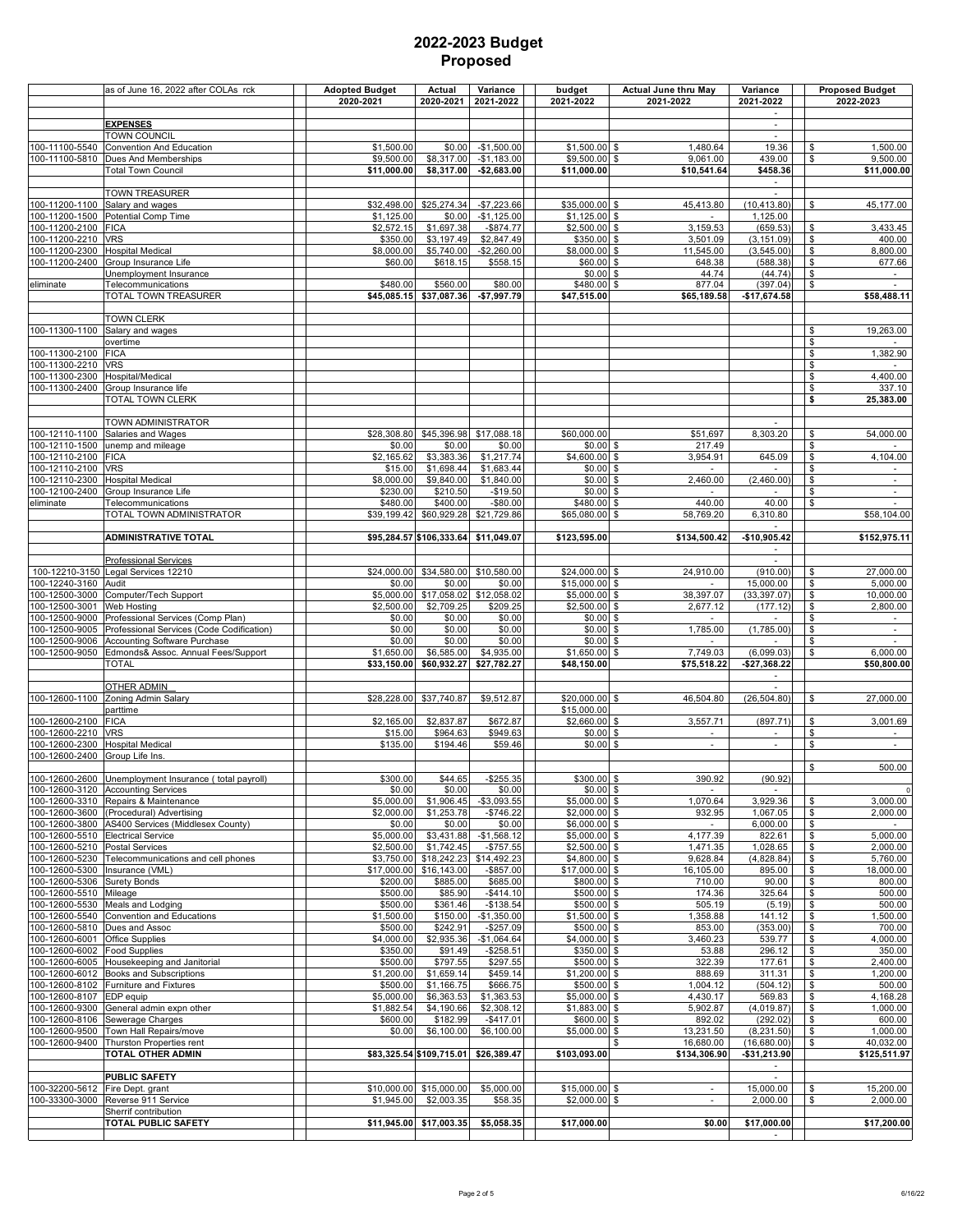|                                  | as of June 16, 2022 after COLAs rck                                 | <b>Adopted Budget</b><br>2020-2021 | Actual<br>2020-2021       | Variance<br>2021-2022                   | budget<br>2021-2022              | <b>Actual June thru May</b><br>2021-2022             | Variance<br>2021-2022                      | <b>Proposed Budget</b><br>2022-2023                               |
|----------------------------------|---------------------------------------------------------------------|------------------------------------|---------------------------|-----------------------------------------|----------------------------------|------------------------------------------------------|--------------------------------------------|-------------------------------------------------------------------|
|                                  | <b>PUBLIC WORKS</b>                                                 |                                    |                           |                                         |                                  |                                                      |                                            |                                                                   |
| 100-42300-1900<br>100-42300-3310 | Refuse contract<br>Repairs and Maint                                | \$64,740.00<br>\$3,000.00          | \$64,740.00<br>\$2,105.03 | \$0.00<br>$-$894.97$                    | \$60,000.00 \$<br>\$3,000.00 \$  | 90,500.00<br>1,244.57                                | (30, 500.00)<br>1,755.43                   | 91,000.00<br>\$<br>\$<br>3.000.00                                 |
| 100-42300-5110                   | <b>Electrical Service</b>                                           | \$9,500.00                         | \$10,412.40               | \$912.40                                | \$9,500.00 \$                    | 8,120.51                                             | 1,379.49                                   | \$<br>10,000.00                                                   |
| 100-42300-6030                   | Garbage supplies                                                    | \$1,000.00                         | \$430.68                  | $-$569.32$                              | $$1,000.00$ \$                   |                                                      | 1,000.00                                   | \$<br>500.00                                                      |
| 100-42600-6035<br>100-42600-9500 | Litter Grant<br>Sidewalk Repairs (CIP)/vehicle replacement          | \$1,000.00<br>\$10,000.00          | \$210.16<br>\$5,484.07    | $-$789.84$<br>$-$4,515.93$              | $$1,000.00$ \$<br>\$10,000.00 \$ | 190.09                                               | 809.91<br>10,000.00                        | \$<br>1,000.00<br>\$<br>5,000.00                                  |
| 100-42600-9500                   | CIP- pool A&E                                                       | \$35,000.00                        | \$0.00                    | $-$35,000.00$                           | $$0.00$ \$                       | $\overline{\phantom{a}}$                             | $\sim$                                     | \$                                                                |
|                                  | <b>TOTAL PUBLIC WORKS</b>                                           | \$124,240.00                       |                           | \$83,382.34 - \$40,857.66               | \$84,500.00                      | \$100,055.17                                         | $-$15,555.17$                              | \$110,500.00                                                      |
|                                  | <b>MAINTENANCE</b>                                                  |                                    |                           |                                         |                                  |                                                      | $\sim$<br>$\sim$                           |                                                                   |
| 100-71100-1300                   | Salaries and Wages                                                  | \$17,500.00                        | \$12,986.47               | $-$4,513.53$                            | $$19,500.00$ \$                  | 19,082.43                                            | 417.57                                     | \$<br>22,117.00                                                   |
| 100-71100-2100                   | <b>FICA</b>                                                         | \$1,335.00                         | \$993.41                  | $-$341.59$                              | $$1,335.00$ \$                   | 1,459.73                                             | (124.73)                                   | \$<br>1,680.89                                                    |
| 100-71100-3310<br>100-71100-5110 | Repairs and Maintenance<br><b>Electrical Service</b>                | \$2,500.00<br>\$100.00             | \$1,430.11<br>\$88.94     | $-$1,069.89$<br>$-$11.06$               | $$2,500.00$ \$<br>$$100.00$ \$   | 3,193.50<br>76.78                                    | (693.50)<br>23.22                          | \$<br>3,000.00<br>\$<br>100.00                                    |
| 100-71100-6003                   | Landscape and Gravel                                                | \$4.000.00                         | \$19,180.86               | \$15,180.86                             | \$4,000.00 \$                    | 6,877.93                                             | (2,877.93)                                 | \$<br>5.000.00                                                    |
| 100-71100-6006                   | Landscape Contract Services                                         | \$9.000.00                         | \$8,966.50                | $-$33.50$                               | \$9,000.00 \$                    | 13,476.74                                            | (4, 476.74)                                | \$<br>7,673.83                                                    |
| 100-71100-6007<br>100-71100-6008 | Repairs and Maintenance Supplies<br>Vehicle and Powered Equip Fuels | \$800.00<br>\$1,000.00             | \$1,451.36<br>\$1,336.73  | \$651.36<br>\$336.73                    | \$800.00 \$<br>$$1,000.00$ \$    | 1,357.72<br>1,698.55                                 | (557.72)<br>(698.55)                       | \$<br>800.00<br>\$<br>2,000.00                                    |
| 100-71100-6009                   | Vehicle and Powered Equip Supplies                                  | \$500.00                           | \$3,871.68                | \$3,371.68                              | \$500.00 \$                      | 1,686.24                                             | (1, 186.24)                                | \$<br>500.00                                                      |
| 100-71100-6014<br>100-71100-9500 | <b>Other Operating Supplies</b><br>CIP(street lights for Cross St)  | \$300.00<br>\$12,600.00            | \$1,062.57<br>\$23,278.02 | \$762.57<br>\$10,678.02                 | $$300.00$ \$<br>\$12,600.00 \$   | 68.50<br>18,717.22                                   | 231.50<br>(6, 117.22)                      | \$<br>300.00<br>\$<br>$\overline{\phantom{a}}$                    |
|                                  | Retaining Wall-VA St (CIP)                                          | \$0.00                             | \$0.00                    | \$0.00                                  | $$0.00$ \$                       |                                                      |                                            | \$                                                                |
|                                  | TOTAL MAINT AND CONTRACT                                            | \$49,635.00                        | \$74,646.65               | \$25,011.65                             | \$51,635.00                      | \$67,695.34                                          | -\$16,060.34                               | \$43,171.72                                                       |
|                                  | <b>POOL</b>                                                         |                                    |                           |                                         |                                  |                                                      | $\overline{\phantom{a}}$<br>$\sim$         |                                                                   |
| 100-71320-1300                   | Salaries and Wages Part Time                                        | \$5,000.00                         | \$0.00                    | $-$5,000.00$                            | $$0.00$ \$                       | $\overline{\phantom{a}}$                             | $\omega$                                   |                                                                   |
| 100-71320-2100                   | <b>FICA</b>                                                         | \$385.00                           | \$0.00                    | $-$ \$385.00                            | $$0.00$ \$                       | $\overline{\phantom{a}}$                             | $\overline{\phantom{a}}$                   |                                                                   |
| 100-71320-3310                   | Repairs and Maintenance                                             | \$2,500.00                         | \$24.10                   | $-$2,475.90$                            | $$0.00$ \$                       | $\overline{\phantom{a}}$                             | $\sim$                                     | \$<br>$\sim$                                                      |
| 100-71320-3315                   | Chemicals                                                           | \$2,500.00                         | \$0.00                    | $-$2,500.00$                            | $$0.00$ \$                       | $\blacksquare$                                       | $\blacksquare$                             | \$<br>$\overline{\phantom{a}}$                                    |
| 100-71320-5110                   | Electrical                                                          | \$750.00                           | \$107.01                  | $-$642.99$                              | $$0.00$ \$                       | $\overline{\phantom{a}}$                             | $\overline{\phantom{a}}$                   | \$<br>$\overline{\phantom{a}}$                                    |
| 100-71320-6002<br>100-71320-6003 | Food and Beverage (to sell)<br>Uniforms                             | \$350.00<br>\$400.00               | \$1,000.00<br>\$0.00      | \$650.00<br>$-$400.00$                  | $$0.00$ \$<br>$$0.00$ \$         | $\blacksquare$<br>$\overline{\phantom{a}}$           | $\blacksquare$<br>$\overline{\phantom{a}}$ | \$<br>$\overline{\phantom{a}}$<br>$\boldsymbol{\theta}$<br>$\sim$ |
| 100-71320-6004                   | First Aid and Medical Supplies                                      | \$100.00                           | \$0.00                    | $-$100.00$                              | $$0.00$ \$                       | $\mathcal{L}_{\mathcal{A}}$                          | $\sim$                                     | \$<br>$\sim$                                                      |
| 100-71320-6005                   | Housekeeping and Janitorial<br>Other Operating Supplies             | \$100.00<br>\$150.00               | \$0.00<br>\$0.00          | $-$100.00$<br>$-$150.00$                | $$0.00$ \$<br>$$0.00$ \$         | $\overline{\phantom{a}}$<br>$\overline{\phantom{a}}$ | $\sim$<br>$\overline{\phantom{a}}$         | \$<br>$\blacksquare$<br>\$<br>$\sim$                              |
| 100-71320-6014<br>100-71320-8102 | Furniture and Fixtures                                              | \$0.00                             | \$0.00                    | \$0.00                                  | $$0.00$ \$                       | $\blacksquare$                                       | $\blacksquare$                             | $\overline{\theta}$                                               |
|                                  | Pool Reserve Fund                                                   | \$0.00                             | \$0.00                    | \$0.00                                  | \$20,312.00 \$                   | 3,296.48                                             | 17,015.52                                  | 12,235.00<br>\$                                                   |
|                                  | <b>TOTAL POOL</b>                                                   | \$12,235.00                        |                           | $$1,131.11$ -\$11,103.89                | \$20,312.00                      | \$3,296.48                                           | \$17,015.52<br>$\sim$                      | \$12,235.00                                                       |
|                                  | <b>COMMUNITY DEVELOPMENT</b>                                        |                                    |                           |                                         |                                  |                                                      | $\blacksquare$                             |                                                                   |
|                                  | Advertising (Rivers Realm)                                          | \$5,000.00                         | \$5,389.00                | \$389.00                                | $$5,000.00$ \$                   | 5,000.00                                             | $\sim$                                     | 5,000.00<br>\$                                                    |
| 100-81100-5510<br>100-81100-5840 | <b>Promotional Requests</b><br>July 4th Celebration                 | \$0.00<br>\$6,500.00               | \$2,354.45<br>\$7,600.00  | \$2,354.45<br>\$1,100.00                | $$0.00$ \$<br>$$6,500.00$ \$     | 3,880.00<br>6,441.10                                 | (3,880.00)<br>58.90                        | \$<br>2,400.00<br>\$<br>13,000.00                                 |
| 100-81100-5842                   | <b>Christmas Decorations</b>                                        | \$0.00                             | \$0.00                    | \$0.00                                  | $$0.00$ \$                       | 4,602.00                                             | (4,602.00)                                 | \$<br>1,000.00                                                    |
| 100-81100-9600                   | Arts in the Middle Grant Match                                      | \$9,000.00                         | \$0.00                    | $-$9,000.00$                            | \$9,000.00 \$                    | $\sim$                                               | 9,000.00                                   | \$<br>$\sim$                                                      |
| 100-81100-5841<br>100-81100-5840 | Tabor Park potty<br>Museum in the streets/blue water trail          | \$750.00<br>\$500.00               | \$500.00<br>\$91.50       | $-$250.00$<br>$-$408.50$                | \$750.00 \$<br>\$500.00          | $\overline{\phantom{a}}$                             | 750.00<br>#VALUE!                          | 750.00<br>\$<br>\$<br>1,000.00                                    |
| 100-81100-5870                   | TOTAL COMMUNITY DEVELOPMENT                                         | \$21,750.00                        | \$15,934.95               | $- $5,815.05$                           | \$21,750.00                      | \$19,923.10                                          | \$1,826.90                                 | \$23,150.00                                                       |
|                                  |                                                                     |                                    |                           |                                         |                                  |                                                      | $\sim$                                     |                                                                   |
| 100-81110-1400                   | <b>OYSTER FEST</b><br>Special Business License Allowance            | \$22,000.00                        | \$0.00                    | $-$22,000.00$                           | \$22,000.00 \$                   | 17,550.00                                            | $\sim$<br>4,450.00                         | \$                                                                |
| 100-81110-3600                   | Advertisina                                                         | \$2,100.00                         | \$0.00                    | $-$2,100.00$                            | $$2,100.00$ \$                   | 1,820.36                                             | 279.64                                     | 17,550.00<br>\$                                                   |
| 100-81110-3800<br>100-81110-6014 | Permits<br><b>Other Operating Supplies</b>                          | \$200.00<br>\$400.00               | \$0.00<br>\$0.00          | $-$200.00$<br>-\$400.00                 | \$200.00 \$<br>\$400.00 \$       | 100.00<br>3,156.95                                   | 100.00<br>(2,756.95)                       | \$<br>200.00<br>400.00<br>\$                                      |
|                                  | TOTAL OYSTER FEST                                                   | \$24,700.00                        |                           | \$0.00 - \$24,700.00                    | \$24,700.00                      | \$22,627.31                                          | \$2,072.69                                 | \$18,150.00                                                       |
|                                  |                                                                     |                                    |                           |                                         |                                  |                                                      | $\overline{\phantom{a}}$                   |                                                                   |
|                                  | <b>TROLLEY 81600</b><br>100-81600-3800 Purchase of Services         | \$9,500.00                         | \$0.00                    | $-$9,500.00$                            | \$9,500.00 \$                    | $\sim$                                               | 9,500.00                                   | \$                                                                |
|                                  | <b>TOTAL TROLLEY</b>                                                | \$9,500.00                         | \$0.00                    | $-$9,500.00$                            | \$9,500.00                       | \$0.00                                               | \$9,500.00                                 | \$0.00                                                            |
|                                  |                                                                     |                                    |                           |                                         |                                  |                                                      | $\overline{\phantom{a}}$                   |                                                                   |
| 100-81700-1300                   | <b>VISITORS CENTER</b><br>Salaries and Wages Part time              | \$7,200.00                         | \$3,224.43                | $-$3,975.57$                            | \$7,200.00 \$                    | 7,179.00                                             | $\sim$<br>21.00                            | 7,664.68<br>\$                                                    |
| 100-81700-1301                   | <b>FICA</b>                                                         | \$565.00                           | \$246.67                  | $-$318.33$                              | \$565.00 \$                      | 549.20                                               | 15.80                                      | 582.52<br>\$                                                      |
| 100-81700-3320<br>100-81700-5110 | Repairs and Maintenance<br><b>Security Contracts</b>                | \$5,000.00                         | \$120.00                  | $-$4,880.00$                            | \$5,000.00 \$                    | 1,300.00                                             | 3,700.00                                   | \$<br>10,000.00                                                   |
| 100-81700-5230                   | Electrical Service                                                  | \$1,000.00<br>\$2,000.00           | \$14,389.26<br>\$1,463.77 | \$13,389.26<br>$-$536.23$               | $$1,000.00$ \$<br>$$2,000.00$ \$ | 1,269.46<br>1,560.50                                 | (269.46)<br>439.50                         | \$<br>2,500.00<br>\$<br>2,000.00                                  |
| 100-81700-5231                   | Telecommunications                                                  | \$1,000.00                         | \$960.40                  | $-$39.60$                               | $$1,000.00$ \$                   | 837.01                                               | 162.99                                     | \$<br>1,000.00                                                    |
| 100-81700-6007                   | Repairs and Maintenance<br>100-81700-6015 Merchandise for Resale    | \$500.00<br>\$1,000.00             | \$523.93<br>\$1,215.59    | \$23.93<br>\$215.59                     | \$500.00 \$<br>\$1,000.00 \$     | 837.57<br>1,107.62                                   | (337.57)<br>(107.62)                       | \$<br>500.00<br>\$<br>1,000.00                                    |
|                                  | 100-81700-8102 Furniture and Fixtures                               | \$500.00                           | \$0.00                    | $-$500.00$                              | \$500.00 \$                      | $\sim$                                               | 500.00                                     | \$                                                                |
| 100-81700-8105 Sewer Charges     |                                                                     | \$500.00                           | \$269.43                  | $-$230.57$                              | \$500.00 \$                      | 89.70                                                | 410.30                                     | \$<br>500.00                                                      |
| 100-81700-8106<br>100-81700-9500 | Supplies (Special Events & Other)<br><b>Foundation Repair</b>       | \$50.00<br>\$25,000.00             | \$75.01                   | \$25.01<br>\$0.00 - \$25,000.00         | \$50.00 \$<br>$$0.00$ \$         | 45.89                                                | 4.11                                       | \$<br>50.00<br>\$                                                 |
| 100-81700-9500                   | <b>TOTAL VISITORS CENTER</b>                                        | \$44,315.00                        |                           | \$22,488.49 - \$21,826.51               | \$19,315.00                      | \$14,775.95                                          | \$4,539.05                                 | \$25,797.20                                                       |
|                                  |                                                                     |                                    |                           |                                         |                                  |                                                      | $\sim$                                     |                                                                   |
|                                  | <b>FUND TRANSFERS</b>                                               |                                    |                           |                                         |                                  |                                                      |                                            |                                                                   |
| 100-95100-9101                   | Transfer to Marina                                                  | \$9,000.00                         | \$0.00                    | $-$9,000.00$                            | $$0.00$ \$                       | $\sim$                                               | $\sim$                                     | \$<br>$\sim$                                                      |
| 100-93000-0140<br>100-93000-0100 | Transfer to General Fund Reserve<br>TOTAL TRANSFERS/DEBT SERVICE    | \$0.00<br>\$9,000.00               | \$0.00<br>\$0.00          | \$0.00<br>$-$9,000.00$                  | $$0.00$ \$<br>\$0.00             | \$0.00                                               | $\blacksquare$<br>$\overline{\phantom{a}}$ | \$<br>\$0.00                                                      |
|                                  |                                                                     |                                    |                           | \$0.00                                  |                                  |                                                      |                                            |                                                                   |
|                                  | TOTAL GENERAL FUND XPENDITURES                                      |                                    |                           | \$519,080.11 \$491,567.81 - \$27,512.30 | \$523,550.00                     | \$572,698.89                                         | $-$49,148.89$                              | \$579,491.00                                                      |
|                                  | SELF FUNDING COMMUNITY ACTIVITIES                                   |                                    |                           |                                         |                                  |                                                      |                                            |                                                                   |
|                                  | <b>Second Saturdays</b>                                             |                                    |                           |                                         |                                  |                                                      |                                            |                                                                   |
| 132-02020-2200                   | <b>Revenues</b><br>Second Saturdays - merchandise donation          |                                    |                           |                                         |                                  | \$327.00                                             |                                            | \$500.00                                                          |
| 132-02020-2222                   | <b>Second Saturdays Sponsors</b>                                    |                                    |                           |                                         |                                  | \$4,850.00                                           |                                            | \$2,500.00                                                        |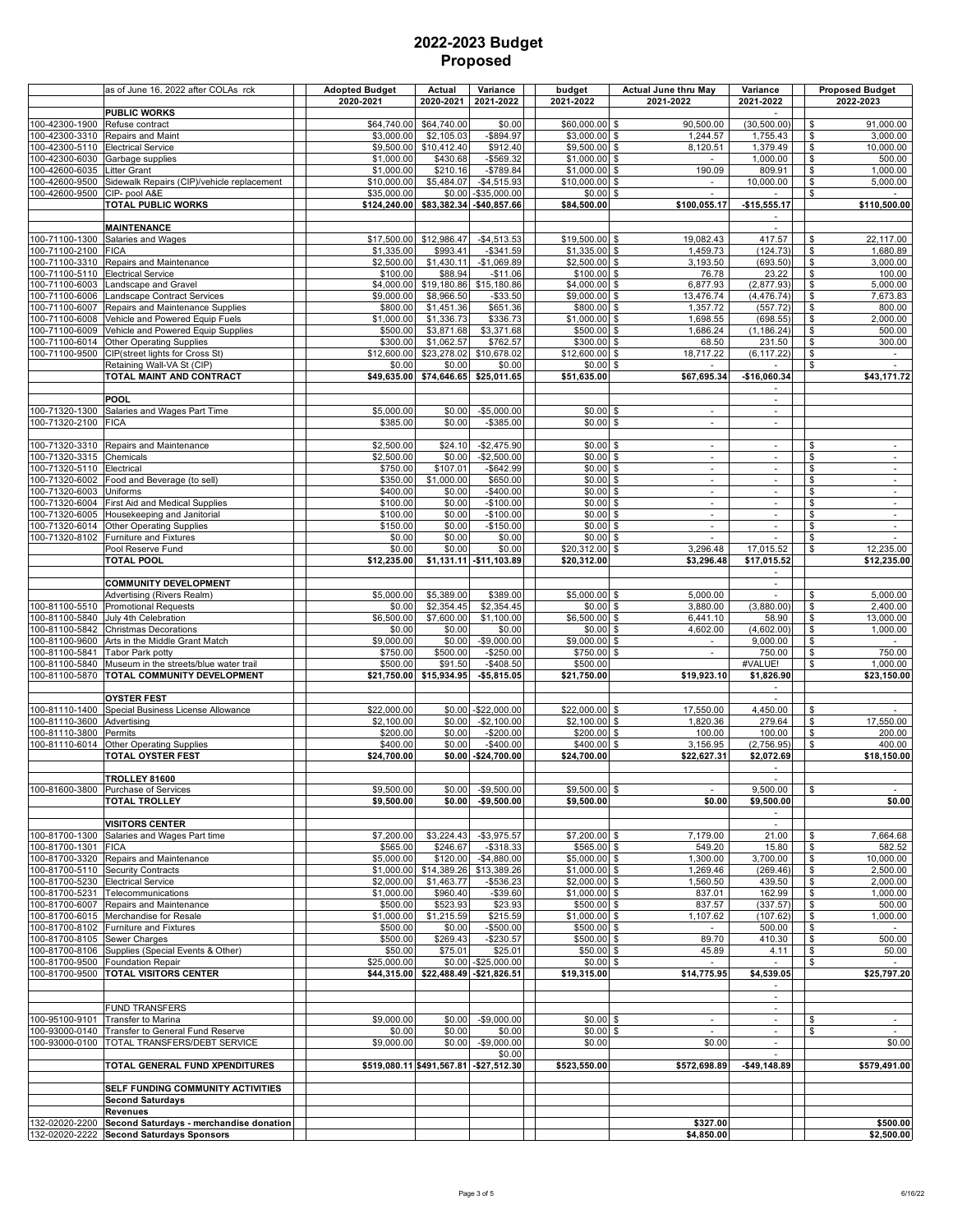|                                                  | as of June 16, 2022 after COLAs rck                                                    | <b>Adopted Budget</b><br>2020-2021 | Actual<br>2020-2021      | Variance<br>2021-2022                                | budget<br>2021-2022       | <b>Actual June thru May</b><br>2021-2022 | Variance<br>2021-2022        | <b>Proposed Budget</b><br>2022-2023                   |
|--------------------------------------------------|----------------------------------------------------------------------------------------|------------------------------------|--------------------------|------------------------------------------------------|---------------------------|------------------------------------------|------------------------------|-------------------------------------------------------|
|                                                  | Total SS Rev                                                                           |                                    |                          |                                                      |                           | \$5,177.00                               |                              | \$3,000.00                                            |
|                                                  | <b>Expenses</b>                                                                        |                                    |                          |                                                      |                           |                                          |                              |                                                       |
| 132-13200-1000                                   | <b>Second Saturday Advertising</b>                                                     |                                    |                          |                                                      |                           | \$375.00                                 |                              | \$500.00                                              |
| 132-13200-2000<br>132-13200-3000                 | <b>Second Satureday Merchandise</b><br>Second Saturday Entertainment                   |                                    |                          |                                                      |                           | \$0.00<br>\$0.00                         |                              | \$500.00<br>\$1,500.00                                |
| 132-13200-4000                                   | <b>Second Saturday Security</b>                                                        |                                    |                          |                                                      |                           | \$184.00                                 |                              | \$500.00                                              |
|                                                  | <b>Total SS Expense</b>                                                                |                                    |                          |                                                      |                           | \$559.00                                 |                              | \$3,000.00                                            |
|                                                  | <b>Revenue over Expense</b>                                                            |                                    |                          |                                                      |                           | \$4,618.00                               |                              | \$0.00                                                |
|                                                  | <b>Flags and Banners - commerative</b>                                                 |                                    |                          |                                                      |                           |                                          |                              |                                                       |
| 130-18990-0055<br>3081100-5850                   | Revenue<br><b>Expense</b>                                                              |                                    |                          |                                                      | \$0.00<br>\$0.00          | \$3,400.00<br>\$0.00                     | $-$3,400.00$<br>\$0.00       | \$2,000.00<br>\$2.000.00                              |
|                                                  | Revenue over Expense                                                                   |                                    |                          |                                                      |                           | \$3,400.00                               |                              | \$0.00                                                |
|                                                  |                                                                                        |                                    |                          |                                                      |                           |                                          |                              |                                                       |
|                                                  | <b>Farmers Market</b>                                                                  |                                    |                          |                                                      |                           |                                          |                              |                                                       |
| 135-81100-1350                                   | <b>Revenues</b>                                                                        |                                    |                          |                                                      |                           | \$300.00                                 | \$300.00                     | \$1,000.00                                            |
| 35-35000-1000                                    | <b>Expenses</b>                                                                        |                                    |                          |                                                      |                           | 170                                      | 170.00                       | 1,000.00<br>\$                                        |
|                                                  | Revenue over expense                                                                   |                                    |                          |                                                      |                           | \$<br>130.00                             | 130.00                       | \$                                                    |
|                                                  |                                                                                        |                                    |                          |                                                      |                           |                                          |                              |                                                       |
|                                                  | <b>MARINA REVENUE</b>                                                                  |                                    |                          |                                                      |                           |                                          |                              |                                                       |
| 140-15020-0003<br>140-15020-0005                 | Marina and Transient Fees<br>Oyster festival boat slip fees                            | \$20,000.00<br>\$9,000.00          | \$53,526.11<br>\$100.00  | \$33,526.11<br>$-$8,900.00$                          | \$30,000.00<br>\$9,000.00 | 63935.69<br>6864.25                      | (33,935.69)<br>2,135.75      | 40,000.00<br>\$<br>\$<br>9,000.00                     |
| 140-15020-0006                                   | <b>Laundry Fees</b>                                                                    | \$350.00                           | \$965.75                 | \$615.75                                             | \$350.00                  | 822.25                                   | (472.25)                     | \$<br>500.00                                          |
| 140-15020-0008                                   | Ice Sales                                                                              | \$750.00                           | \$628.00                 | $-$ \$122.00                                         | \$750.00                  | 697.00                                   | 53.00                        | $\overline{\theta}$<br>750.00                         |
| 140-15020-0009<br>140-15020-0010                 | Facility Fees(Pump out/facility user)<br>Ramp Usage Fees                               | \$1,200.00<br>\$550.00             | \$620.44<br>\$1,394.00   | $-$579.56$<br>\$844.00                               | \$500.00<br>\$550.00      | 525.75<br>1347.00                        | (25.75)<br>(797.00)          | \$<br>500.00<br>\$<br>1,000.00                        |
| 40-41050-0100                                    | Transfer in from General Fund                                                          | \$9,000.00                         | \$0.00                   | $-$9,000.00$                                         | \$0.00                    | 0.00                                     | $\sim$                       | \$<br>$\sim$                                          |
| 40-41050-0000                                    | Transfer in-unappropriated previous years                                              | \$0.00                             | \$0.00                   | \$0.00                                               | \$0.00                    | 0.00                                     | $\overline{\phantom{a}}$     | $\mathsf{\$}$                                         |
|                                                  | loan<br>big grant reimbursement                                                        |                                    |                          |                                                      |                           |                                          |                              | \$<br>52,500.00<br>\$<br>25,000.00                    |
|                                                  | <b>MARINA INCOME</b>                                                                   |                                    |                          | \$40,850.00 \$57,234.30 \$16,384.30                  | \$41,150.00               | \$74,191.94                              | -\$33,041.94                 | \$129,250.00                                          |
|                                                  |                                                                                        |                                    |                          |                                                      |                           |                                          | ÷                            |                                                       |
| 140-43100-1300                                   | <b>MARINA EXPENSE</b><br>Salaries and Wages Part Time                                  | \$23,000.00                        | \$22,095.94              | $-$904.06$                                           | \$23,000.00               | 21128.12                                 | $\sim$<br>1,871.88           | 24,357.00<br>\$                                       |
| 40-43100-2100                                    | <b>FICA</b>                                                                            | \$1,760.00                         | \$1,690.32               | $-$69.68$                                            | \$1,760.00                | 1616.29                                  | 143.71                       | \$<br>1,750.00                                        |
| 140-43100-3310                                   | Repairs and Maintenance                                                                | \$2,000.00                         | \$2,037.03               | \$37.03                                              | \$1,000.00                | 2149.01                                  | (1, 149.01)                  | \$<br>1,750.00                                        |
| 140-43100-5110<br>140-43100-5230                 | Electrical<br>Telecommunications                                                       | \$6,000.00<br>\$1,200.00           | \$7,431.59<br>\$1,706.90 | \$1,431.59<br>\$506.90                               | \$6,000.00<br>\$1,200.00  | 10877.59<br>1490.79                      | (4,877.59)<br>(290.79)       | $\overline{\mathbf{3}}$<br>7,143.00<br>\$<br>1,200.00 |
| 40-43100-5300                                    | Insurance                                                                              | \$1,500.00                         | \$1,489.00               | $-$11.00$                                            | \$1,500.00                | 1510.00                                  | (10.00)                      | \$<br>1,550.00                                        |
| 40-43100-5400                                    | Year-Round Toilet Rental                                                               | \$840.00                           | \$700.00                 | $-$140.00$                                           | \$840.00                  | 1595.00                                  | (755.00)                     | \$<br>1,000.00                                        |
| 40-43100-6001<br>40-43100-6001                   | <b>Office Supplies</b><br>Office Equipment                                             | \$150.00<br>\$150.00               | \$355.40<br>\$324.84     | \$205.40<br>\$174.84                                 | \$200.00<br>\$150.00      | 7.99<br>0.00                             | 192.01<br>150.00             | \$<br>200.00<br>\$<br>150.00                          |
| 140-43100-6007                                   | Repairs and Maint Supplies                                                             | \$1,000.00                         | \$2,120.40               | \$1,120.40                                           | \$2,000.00                | 4316.96                                  | (2,316.96)                   | \$<br>2,000.00                                        |
| 140-43100-6009                                   | Dues and subscriptions                                                                 | \$200.00                           | \$0.00                   | $-$200.00$                                           | \$200.00                  | 0.00                                     | 200.00                       | $\overline{\mathbf{3}}$<br>200.00                     |
| 140-43100-6100<br>40-43100-8102                  | Other operating supplies<br>Furniture and Fixtures                                     | \$600.00<br>\$700.00               | \$1,646.48<br>\$347.11   | \$1,046.48<br>$-$ \$352.89                           | \$600.00<br>\$700.00      | 5069.16<br>73.67                         | (4,469.16)<br>626.33         | \$<br>500.00<br>$\overline{\mathbf{3}}$<br>500.00     |
| 40-43100-8104                                    | Sewer Charge                                                                           | \$1,500.00                         | \$1,838.95               | \$338.95                                             | \$1,500.00                | 2116.19                                  | (616.19)                     | \$<br>1,450.00                                        |
| 40-43100-9500                                    | Propane (hot water)                                                                    | \$250.00                           | \$272.79                 | \$22.79                                              | \$0.00                    | 490.59                                   | (490.59)                     | \$<br>500.00                                          |
|                                                  | BIG grant/virginia Street pier<br>Boat Ramp Repair (CIP)                               | \$0.00                             | \$2,734.86               | \$2,734.86                                           | \$0.00                    | 1936.38<br>16000.00                      | (1,936.38)<br>16,000.00      | \$<br>85.000.00<br>\$                                 |
| 140-95140-9500                                   | Marina Reserve Account                                                                 |                                    | \$0.00                   | \$0.00                                               | \$500.00                  | 0.00                                     | 500.00                       |                                                       |
|                                                  | TOTAL MARINA EXPENSE                                                                   | \$40,850.00                        | \$46,791.61              | \$5,941.61                                           | \$41,150.00               | \$70,377.74                              | $-$29,227.74$                | \$129,250.00                                          |
|                                                  | <b>DMV</b>                                                                             |                                    |                          |                                                      |                           |                                          | $\sim$<br>$\blacksquare$     |                                                       |
|                                                  |                                                                                        |                                    |                          |                                                      |                           |                                          |                              |                                                       |
| 300-11010-0001 DMV Revenue                       |                                                                                        |                                    |                          |                                                      |                           | \$0.00                                   |                              | \$<br>10,000.00                                       |
|                                                  | advance from prior unallocated<br><b>TOTAL DMV funds</b>                               |                                    |                          |                                                      |                           | \$0.00<br>\$<br>$\sim$                   | $\sim$                       | \$<br>36,421.00<br>\$<br>46,421.00                    |
|                                                  |                                                                                        |                                    |                          |                                                      |                           |                                          |                              |                                                       |
|                                                  | <b>DMV Expenses</b>                                                                    |                                    |                          |                                                      |                           |                                          | $\sim$                       |                                                       |
| 300-11200-2100 Dmv FICA                          | 300-11200-1100 Dmv salaries and wages                                                  |                                    |                          |                                                      |                           | 9,600.00<br>623.26                       | (9,600.00)<br>(623.26)       | \$<br>33,040.00<br>2,250.00<br>\$                     |
| 300-11200-2210 DMV VRS                           |                                                                                        |                                    |                          |                                                      |                           | 1,263.95                                 | (1,263.95)                   | \$<br>312.00                                          |
| 300-11200-2300 group medical                     |                                                                                        |                                    |                          |                                                      |                           | 4,165.00                                 | (4, 165.00)                  | \$<br>8,800.00                                        |
| 300-11200-2400 DMV Group Life                    | 300-11200-5230 DMV Telecommunications                                                  |                                    |                          |                                                      |                           | 225.80<br>160.00                         | (225.80)<br>(160.00)         | \$<br>578.20<br>\$<br>480.00                          |
| 300-11200-5510 DMV Mileage                       |                                                                                        |                                    |                          |                                                      |                           | 17.55                                    | (17.55)                      | \$<br>100.00                                          |
|                                                  | 300-12500-3000 DMV Computer/Tech support<br>300-12600-3310 DMV Repairs and Maintenance |                                    |                          |                                                      |                           | 4,271.12<br>$\sim$                       | (4, 271.12)<br>$\sim$        | \$<br>327.80                                          |
| 300-12600-3600 DMV Advertising                   |                                                                                        |                                    |                          |                                                      |                           | $\sim$                                   | $\mathcal{L}_{\mathcal{A}}$  | \$<br>200.00<br>$\frac{1}{2}$<br>$\sim$               |
|                                                  | 300-12600-5530 DMV Meals and Lodging                                                   |                                    |                          |                                                      |                           | $\sim$                                   | $\sim$                       | \$<br>100.00                                          |
|                                                  | 300-12600-5540 DMV Conventions                                                         |                                    |                          |                                                      |                           | $\sim$<br>$\sim$                         | $\sim$<br>$\sim$             | $\frac{1}{2}$<br>$\sim$<br>\$                         |
|                                                  | 300-12600-5801 DMV Miscellaneous<br>300-12600-6001 DMV Office Spplies                  |                                    |                          |                                                      |                           | 403.00                                   | (403.00)                     | 100.00<br>\$<br>50.00                                 |
|                                                  | 300-12600-6012 DMV Books and Subscriptions                                             |                                    |                          |                                                      |                           | 471.00                                   | (471.00)                     | 50.00<br>\$                                           |
| 300-12600-8102                                   | DMV Furniture and subscriptions<br><b>Total DMV Expenses</b>                           |                                    |                          |                                                      |                           | 2,778.07<br>\$<br>23,978.75              | (2,778.07)<br>\$ (23,978.75) | 33.00<br>\$<br>\$<br>46,421.00                        |
|                                                  |                                                                                        |                                    |                          |                                                      |                           |                                          |                              |                                                       |
|                                                  | Water Fund                                                                             |                                    |                          |                                                      |                           |                                          |                              |                                                       |
| 500-17010-0001<br>500-17010-0005 Interest Earned | <b>Water Sales</b>                                                                     | \$250.00                           | \$0.00                   | \$190,000.00 \$292,939.73 \$102,939.73<br>$-$250.00$ | \$290,000.00<br>\$250.00  | 275,523.61<br>4,000.00                   | 14,476.39<br>(3,750.00)      | \$<br>320,000.00<br>\$<br>250.00                      |
| 500-17010-0016                                   | Water Shut-off Fees                                                                    | \$150.00                           | \$4,000.00               | \$3,850.00                                           | \$150.00                  | 24,082.64                                | (23, 932.64)                 | \$<br>150.00                                          |
|                                                  | Transfer from water reserve                                                            | \$0.00                             | \$0.00                   | \$0.00                                               | \$0.00                    | $\sim$                                   | $\sim$                       | \$<br>$\sim$                                          |
|                                                  | Transfer from previous years<br>Total Water Fund Revenue                               | \$0.00                             | \$1,857.50               | \$1,857.50<br>\$190,400.00 \$298,797.23 \$108,397.23 | \$0.00<br>\$290,400.00    | $\sim$<br>\$303,606.25                   | $\sim$<br>$-$13,206.25$      | \$<br>$\sim$<br>\$320,400.00                          |
|                                                  |                                                                                        |                                    |                          |                                                      |                           |                                          |                              |                                                       |
|                                                  | <b>Water Fund Expense</b>                                                              |                                    |                          |                                                      |                           |                                          | $\sim$                       |                                                       |